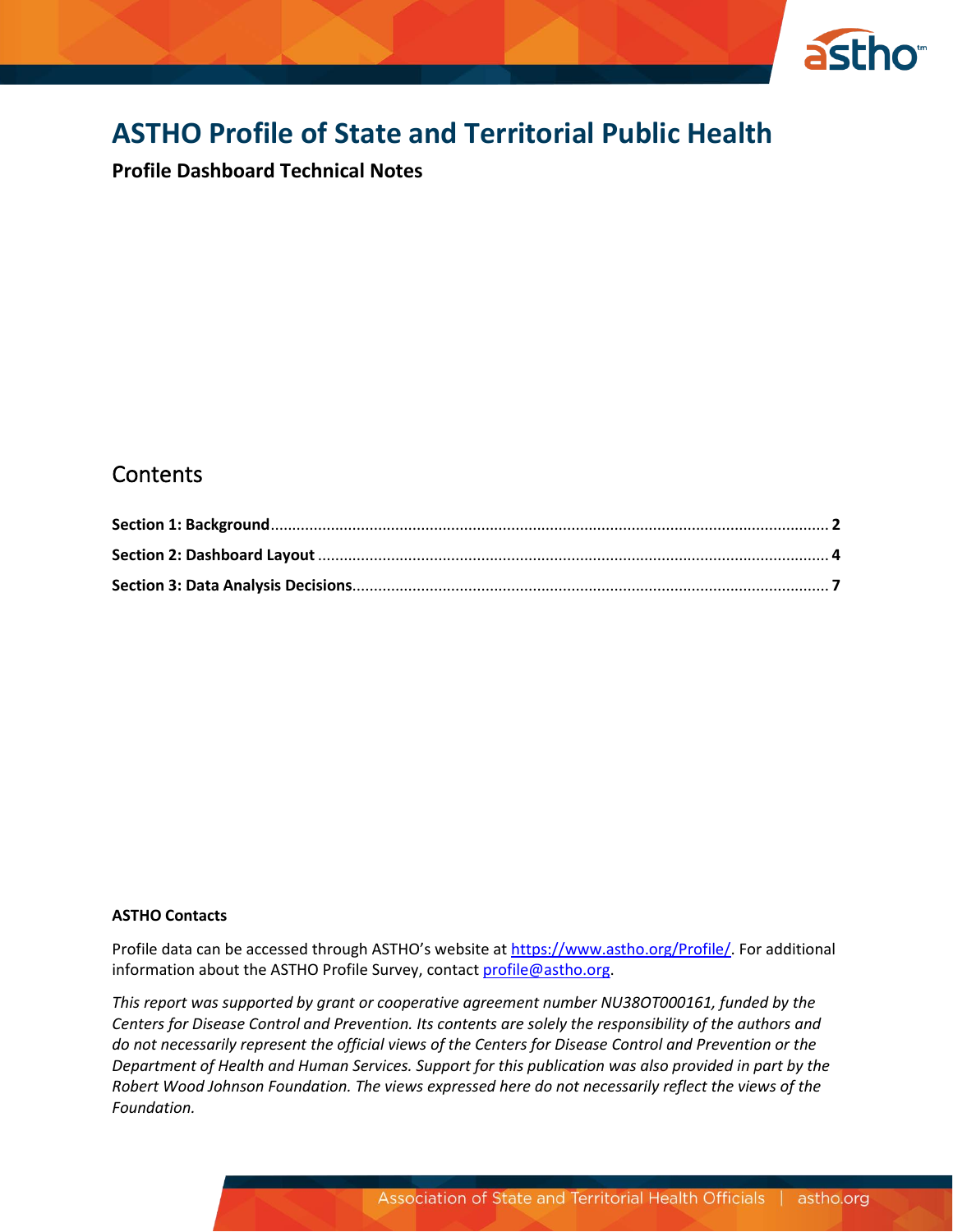## **Section 1: Background**

The Profile Dashboards allow users to view data from the most recent iteration of the ASTHO Profile and compare longitudinal data across survey years. The dashboards comprise six sections: activities, governance, workforce, finance, performance and quality improvement, and individual agency profiles.

#### Document Purpose

This document provides additional background information on the dashboards. It includes an overview of measures used, rationale for how estimates were calculated, and inclusion criteria for data gathered from secondary sources.

#### Data Sources

#### **Primary Data Source**

*ASTHO Profile of State and Territorial Public Health*: The primary data source for these dashboards is the ASTHO Profile Survey, fielded in 2007, 2010, 2012, 2016, and 2019. The Profile Survey collects data from the 50 states and the District of Columbia, as well as the U.S. territories and freely associated states on health agency activities, structure, workforce, and financial resources. The survey is initially sent to each agency's senior deputy, who can pass along the survey to various people in their agency for completion. **Table 1** provides an overview of each survey section and the recommended respondent for each section. The U.S. territories and freely associated states received a modified version of the survey that did not collect in-depth finance data.

| Table 1. Profile Survey Sections and Recommended Respondent |                        |
|-------------------------------------------------------------|------------------------|
| <b>SURVEY SECTION</b>                                       | RECOMMENDED RESPONDENT |
| <b>PART 1: CONTACT INFORMATION</b>                          | <b>Senior Deputy</b>   |
|                                                             | .                      |

| <b>PART 1: CONTACT INFORMATION</b>                                   | Senior Deputy                                    |
|----------------------------------------------------------------------|--------------------------------------------------|
| <b>PART 2: ACTIVITIES</b>                                            | Senior Deputy                                    |
| <b>PART 3: AGENCY STRUCTURE, GOVERNANCE</b><br><b>AND PRIORITIES</b> | <b>Senior Deputy</b>                             |
| <b>PART 4: WORKFORCE</b>                                             | <b>Human Resources Director</b>                  |
| <b>PART 5: FINANCE</b>                                               | <b>Chief Financial Officer</b>                   |
| <b>PART 6: PLANNING AND QUALITY</b><br><b>IMPROVEMENT</b>            | Performance Improvement Officer or<br>equivalent |
| <b>PART 7: PROFILE EVALUATION</b>                                    | Senior Deputy                                    |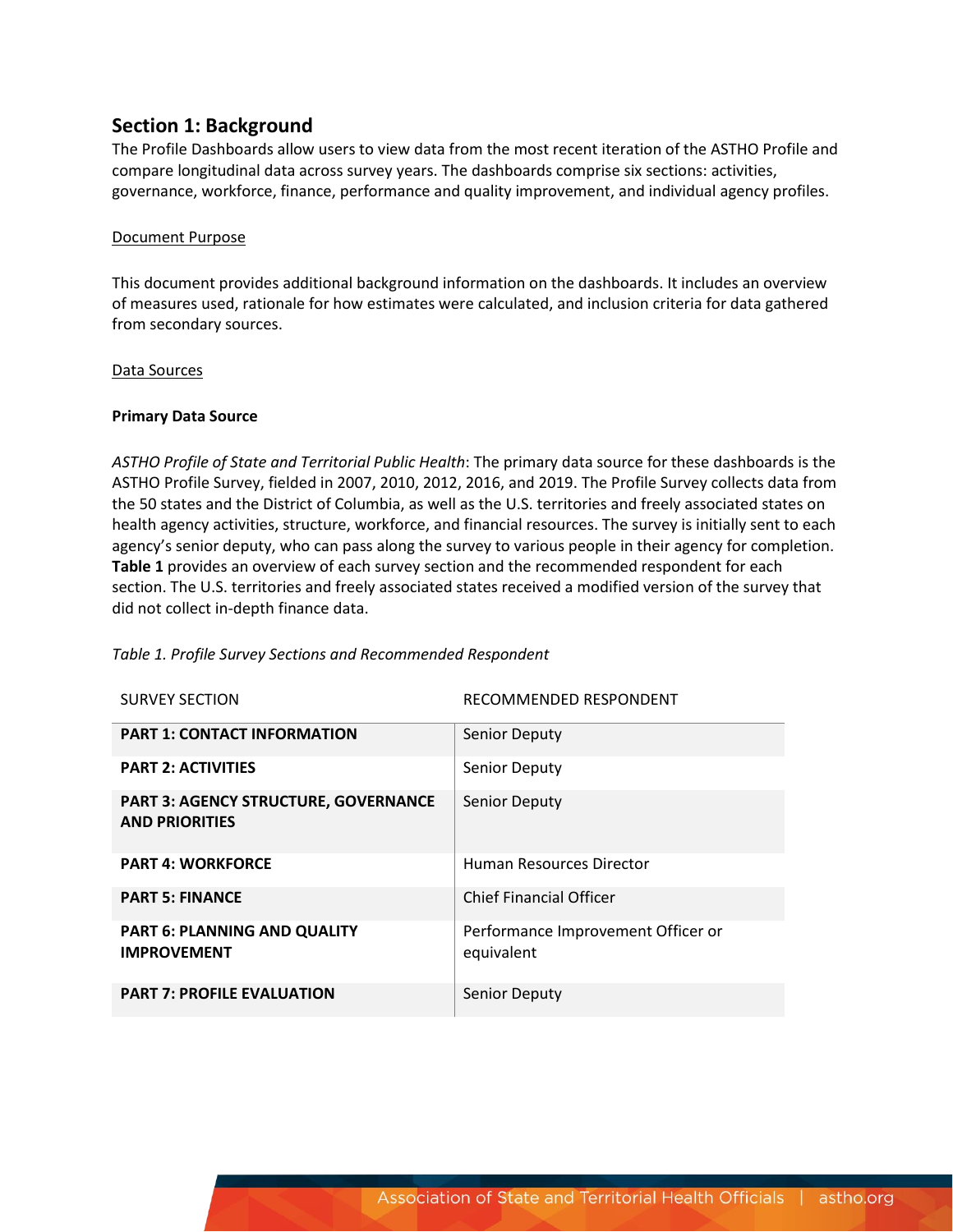The survey was most recently fielded in March 2019 and closed in the fall of 2019 to ensure maximum participation. The instrument is administered through *Qualtrics*—an online survey platform. Prior to fielding the survey, ASTHO staff conducted a webinar to familiarize respondents with the survey and provided ongoing assistance as needed throughout the fielding period. Upon completion, ASTHO staff conducted data cleaning using Microsoft Excel (2017). The process included a review of each datapoint and follow-up with individual health agencies when: responses were missing; an agency reported no longer conducting an activity or service they reported conducting in 2016; or if workforce or finance figures changed +/- 20 percent from their 2016 responses. Additional follow-up of finance data was conducted on an ad hoc basis. As a result of follow-up and engagement, the survey obtained a 100 percent response rate for the 50 states and DC, and a 98 percent response rate among all states, territories, and freely associated states (n=58/59).

The survey underwent significant revisions between the 2007 and 2010 fieldings and additional revisions were made between the 2016 and 2019 fieldings, including the deletion of the health information management section and the paring down of the activities and performance improvement sections. The variables and survey structure remained the same; however, several datapoints were collected from secondary sources to decrease respondent burden.

#### **Secondary Data Sources**

*ASTHO 2019 Environmental Health Services Survey (EH Services Survey)*: Completed by health agency environmental health directors, the survey sought to develop a complete picture of state and territorial environmental health programs and services. Secondary data were collected for those datapoints that corresponded to specific environmental health activity variables previously collected by the Profile Survey.

*Individual Health Agency Websites*: ASTHO staff visited health agency websites to gather information on the organizational structures of their departments.

*Public Health Workforce Interest and Needs Survey (PH WINS)*: Fielded in 2017, PH WINS captures individual governmental public health workers' perspectives on key issues such as workforce engagement and morale, training needs, emerging concepts in public health, and collects data on the demographics of the workforce. For additional information on PH WINS, please visit [https://www.debeaumont.org/programs/ph-wins/.](https://www.debeaumont.org/programs/ph-wins/) After seeking permission from those agencies who participated in the 2017 PH WINS, ASTHO utilized secondary data on workforce demographics and salaries where available. Because PH WINS data is collected on an individual basis, data were weighted to account for non-respondents in each agency; data for agencies that opted to use their PH WINS data represents an estimate for the agency workforce as a whole.

*Public Health Accreditation Board*: ASTHO staff updated the accreditation status of each agency based on data collected by the Public Health Accreditation Board. For more information, visit [https://www.phabdata.org/data-portal.](https://www.phabdata.org/data-portal)

*U.S. Centers for Disease Control and Prevention (CDC):* ASTHO collected information on three data collection and surveillance activities from the CDC—behavioral risk factors, cancer incidence, and vital statistics.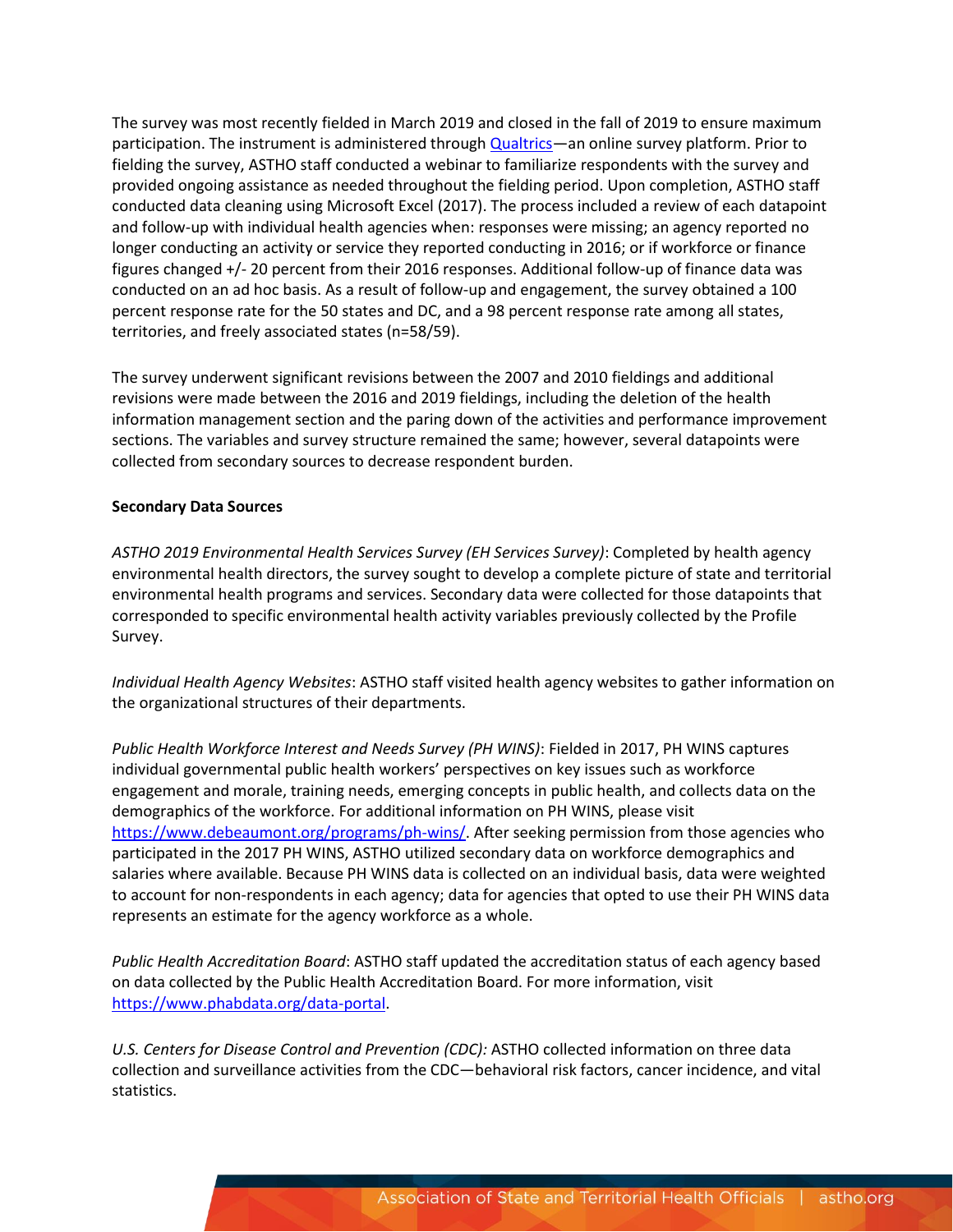*U.S. Census Bureau:* ASTHO updated population data for the states, D.C., and Puerto Rico using the State Intercensal Tables. For more information, visit [https://www.census.gov/data/tables/time](https://www.census.gov/data/tables/time-series/demo/popest/2010s-state-total.html)[series/demo/popest/2010s-state-total.html](https://www.census.gov/data/tables/time-series/demo/popest/2010s-state-total.html)

*The World Bank:* ASTHO updated population data for the territories and freely-associated states using data from the World Bank. For more information, visit [https://data.worldbank.org/indicator/SP.POP.](https://data.worldbank.org/indicator/SP.POP.%20TOTL) [TOTL](https://data.worldbank.org/indicator/SP.POP.%20TOTL)

*U.S. Department of Health and Human Services:* Regional classifications are based on HHS regions, where they were paired into five regions to increase the number of state health agencies for comparison in each region For more information, visit [https://www.hhs.gov/about/agencies](https://www.hhs.gov/about/agencies%20%20/iea/regional-offices/index.html) [%20/iea/regional-offices/index.html](https://www.hhs.gov/about/agencies%20%20/iea/regional-offices/index.html)

#### Downloading Dashboard Data

The full Profile datasets for 2012 and 2016 are available for download at the University of Michigan's Inter-university Consortium for Political and Social Research (ICPSR). To download, please begin by providing ASTHO with additional informatio[n here.](https://astho.az1.qualtrics.com/jfe/form/SV_3OZg7QATJ3Ccy8d) Profile datasets for 2010 and 2019 can be requested by emailing [profile@astho.org.](mailto:profile@astho.org)

#### Citing Dashboard Data and Technical Notes

Association of State and Territorial Health Officials. ASTHO Profile of State and Territorial Public Health. Arlington, VA: Association of State and Territorial Health Officials. 2020. Available at [https://astho.org/profile/.](https://astho.org/profile/)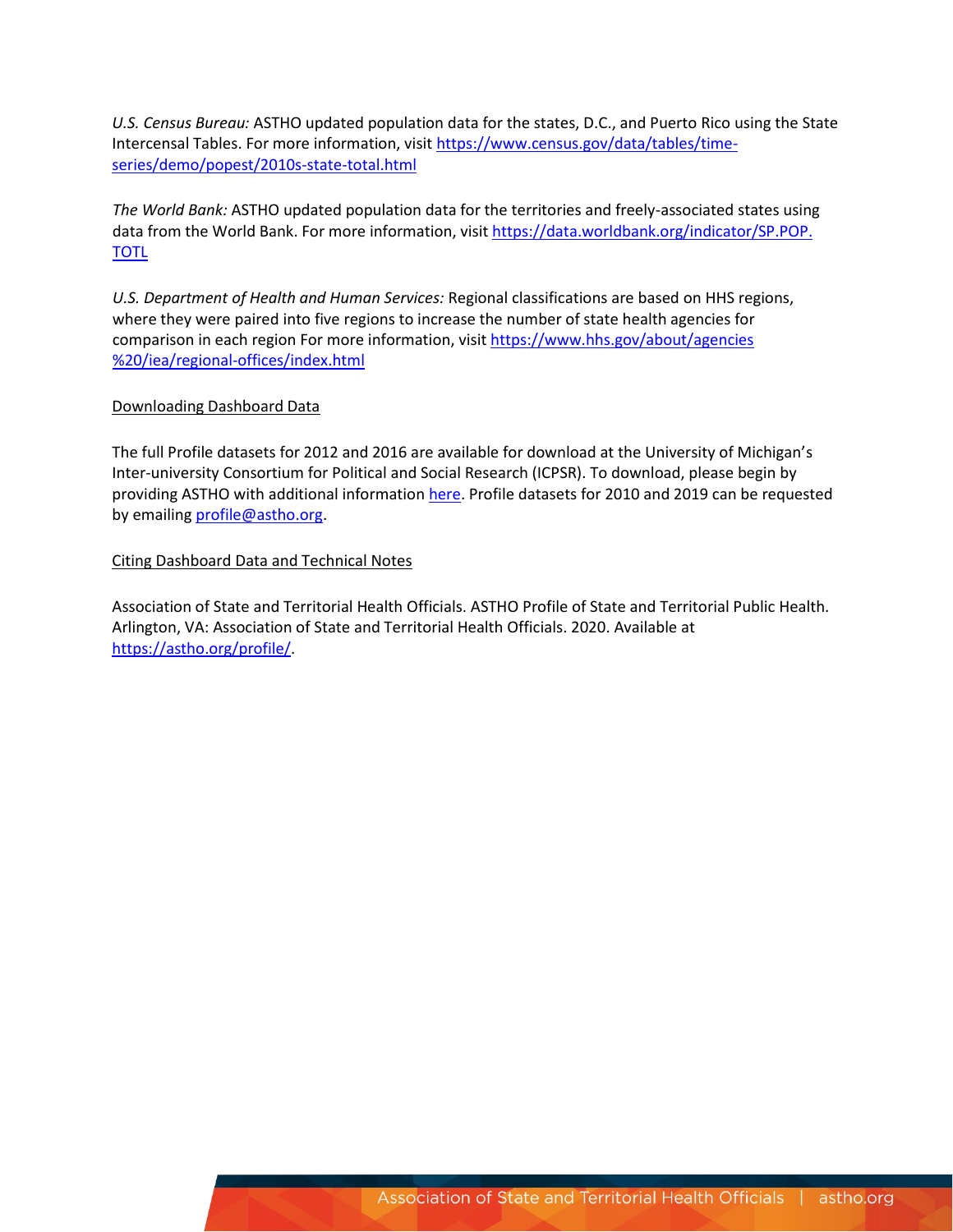# **Section 2: Dashboard Layouts**

On the website landing page, users can access six individual dashboards based on sections of the survey. Listed below is detailed information on data available in each dashboard and its capabilities.

### Activities Dashboard

Begin by selecting a specific topic area from those listed under the "Public Health Activities and Services" dashboard. The dashboard defaults to first displaying data from the 2019 survey: the gradient map on the left depicts the number of total sub-activities performed by each jurisdiction, while the treemap on the right provides an overview of all sub-activities included under the topic and the total number of agencies who performed the activity in 2019. Users may hover over an individual agency on the map to view the frequency for a specific jurisdiction; by clicking on a specific jurisdiction on the map, users may filter to view sub-activity data for only that jurisdiction.

Users may use the filters to view data only for a specific sub-activity; view state or territory-level data; and view 2016 to 2019 trend data. When users opt to view "Change from 2016" under the Trend Shown filter, the view on the right-hand side of the page will change to show a bar chart: items in dark blue are those activities that have shown a positive increase from 2016 to 2019, while items in grey are activities that have decreased in frequency during this time period. If no bar is shown, the number of SHAs reportedly performing this activity has not changed from 2016 to 2019. The numbers beside each bar represent the numerical change from 2016 to 2019; by hovering over each individual bar, users may view the specific frequencies for each survey year. This bar chart can be further filtered to view change for each health agency by clicking on a specific jurisdiction on the map.

### Workforce Dashboard

This page, available only for states and DC, provides an overview of the total number of FTEs by professional function as well as the number of workers by office location. The bar graphs depict the results from the most recent survey iteration. Users can filter to view a specific jurisdiction or view data in aggregate; users can view the specific numbers for each item by hovering over the respective bar chart or by turning on the Data Labels filter. The slope line graphs next to each bar chart depict longitudinal changes between survey years. Using the Trend Shown filter, viewers may opt to see data trends between 2012 to 2019 or 2016 to 2019. A dot may appear instead of a slope line graph in instances where only one year of the selected date range is available. Note that the occupational classifications of business/financial operations and quality improvement were not included in the 2012 survey so these categories will always be depicted as dots in aggregate views. For specific jurisdictions, slope line graphs may appear as dots due to missing values.

#### Governance Dashboard

This single page allows users to view data from the most recent survey iteration for both state and territory-level data. Users can view aggregate data in map and table form. By clicking on a single jurisdiction in the map, users can get a detailed overview of that jurisdiction's governmental characteristics. This action will also filter the table to only include data from the applicable jurisdiction. Note that information on governance classification is not applicable for territories or freely associated states.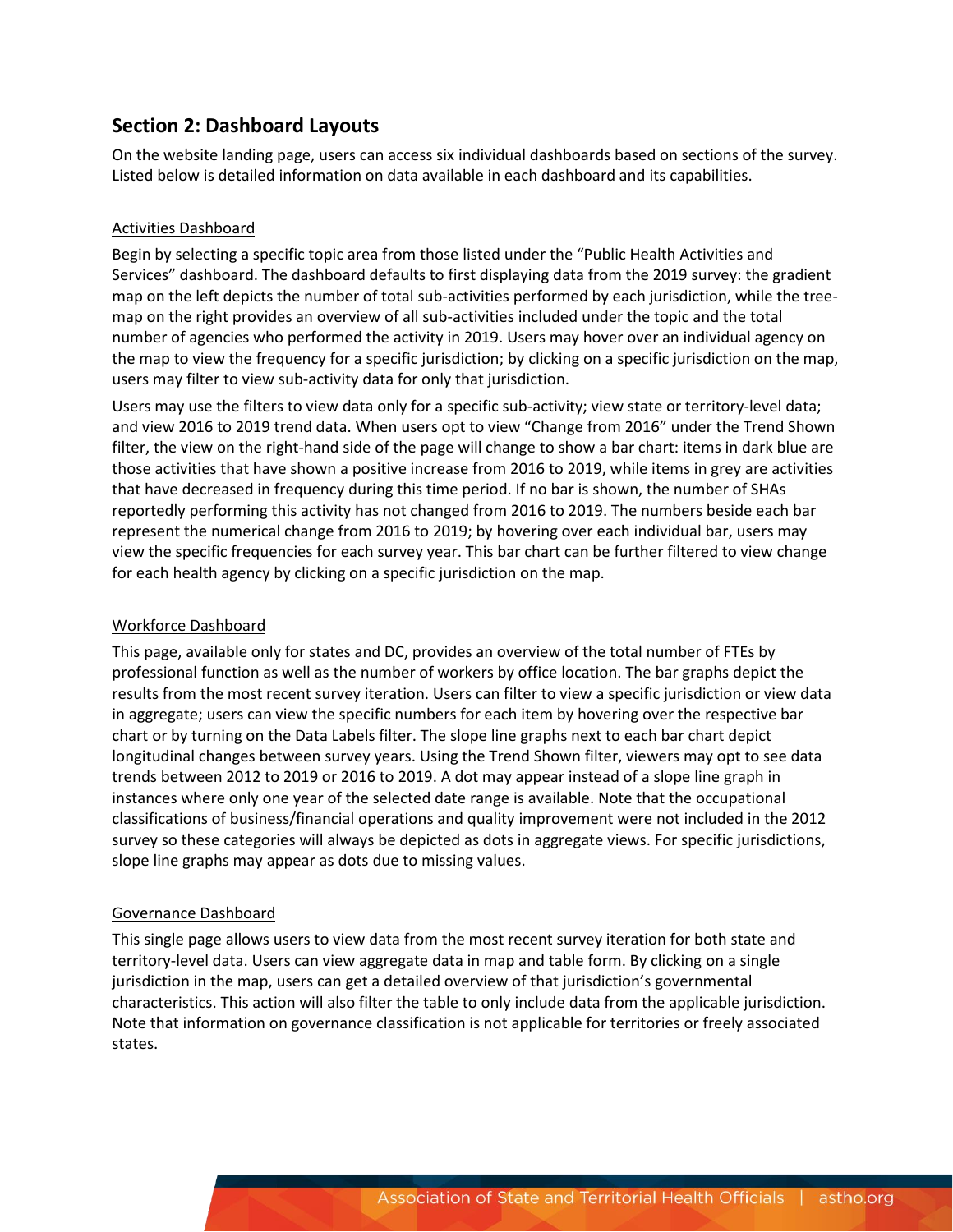#### Finance Dashboard

This page, available only for states and DC, provides an overview of public health agency expenditures by source of funding and provides a detailed overview of expenditures by federal agency funding sources. The bar graphs depict the results from the most recent survey iteration. Users can filter to view expenditures for a specific jurisdiction and for a specific expenditure type and can view the specific numbers for each item by hovering over the respective bar chart or turning on Data Labels. The slope line graphs next to each bar chart depict longitudinal changes between survey years. Users can hover over these slope line graphs to better view specific data points for each year or use the Trend Shown filter to see data trends between fiscal years 2010 to 2018 or fiscal years 2015 to 2018. In some instances, a dot instead of a slope line graph may appear—note that the DHHS federal funding category was not included in the 2010 survey data. For specific jurisdictions, slope line graphs may appear as dots due to missing values.

#### Planning and Quality Improvement Dashboard

This single page allows users to view data for either state or territory-level data. Users may filter the data further by selecting a specific jurisdiction. By hovering over a specific figure, users can view the respective datapoint from 2016 to see how the data have changed over time.

#### Individual Agency Dashboard

The individual agency profile provides an overview of selected datapoints for each jurisdiction. To view, users must click on a specific jurisdiction from the map on the dashboard landing page.

#### Saving and Printing a Dashboard

To save or print a dashboard view, use the dropdown menus to select your preferred parameters and

navigate to the **button at the lower right of each dashboard**. Dashboard views may be downloaded to an image, PDF, or PowerPoint file.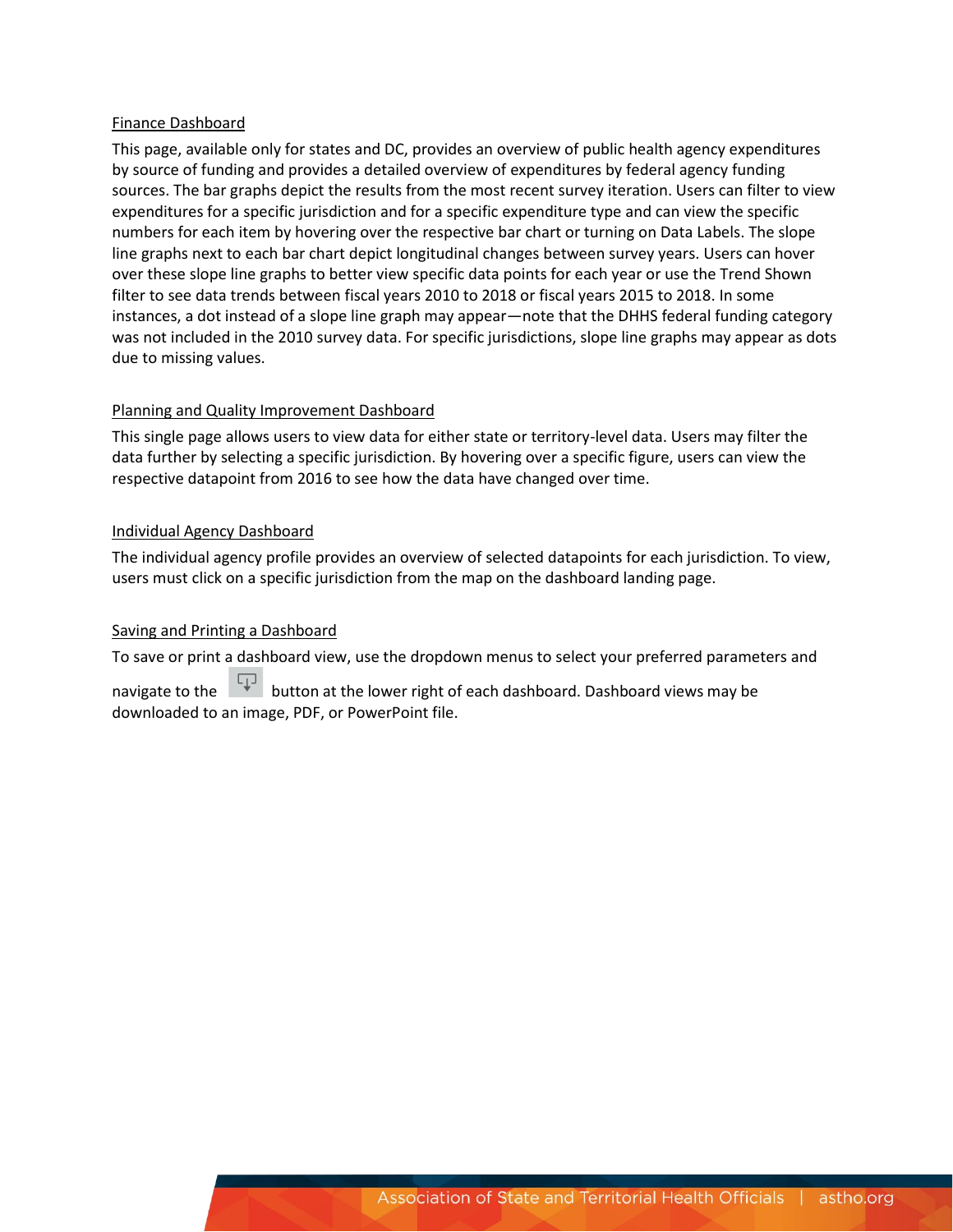## **Section 3: Data Analytic Decisions**

#### Inclusion/Exclusion Criteria

When responding to the survey, jurisdictions were given specific instructions on what data to include and exclude. These inclusion/exclusion criteria are listed below by section.

#### **Activities**

Additional instructions and clarifications were added to the activities section of the survey between the 2016 and 2019 iterations. In 2019, respondents were instructed to answer "Yes" to a specific activity if the agency either performed the activity directly or contracted out (and monitored/evaluated) the activity; therefore, both concepts were captured using one variable. In prior surveys, participants were asked if their agency performed the activity directly and if their agency contracted out the activity (**Figure 1**), meaning these two concepts were captured separately using two different variables.

#### *Figure 1. View of 2016 versus 2019 Questionnaires*

| 2016 Survey      |                                                     |                                                 | 2019 Survey      |                                                                     |
|------------------|-----------------------------------------------------|-------------------------------------------------|------------------|---------------------------------------------------------------------|
|                  | Performed by state public health<br>agency directly | Contracted out by state public<br>health agency |                  | Performed by state public health agency<br>directly or via contract |
| Influenza Typing | $\square$ No<br>'Yes                                | $\exists$ Yes<br>⊐No                            | Influenza Typing | $\sqsupset$ Yes<br>$\square$ No                                     |
|                  |                                                     |                                                 |                  |                                                                     |

To ensure comparability with 2019 survey data, the data initially captured separately in two variables from previous survey years was aggregated into one variable to indicate that the response was "Yes" if the activity was directly performed and/or contracted out. Additional definitions were also included for several activities (**Table 2**).

#### *Table 2. Definitions and Clarifications: Activities Section*

| <b>ITEM</b>                                          | DEFINITION/CLARIFICATION                                                                                                                                                                                                                                                                            |
|------------------------------------------------------|-----------------------------------------------------------------------------------------------------------------------------------------------------------------------------------------------------------------------------------------------------------------------------------------------------|
| <b>POPULATION-BASED</b><br><b>PRIMARY PREVENTION</b> | Population-based primary prevention refers to actions aimed at<br>intervening before health effects occur in a population. Examples<br>include: health education/promotion; public policies or legislation to<br>ban hazardous products or mandate safe practices; immunization<br>against disease. |
| <b>BMI SCREENING</b>                                 | Adults and/or children.                                                                                                                                                                                                                                                                             |
| <b>NEWBORN SCREENING</b>                             | Includes non-laboratory and follow-up activities.                                                                                                                                                                                                                                                   |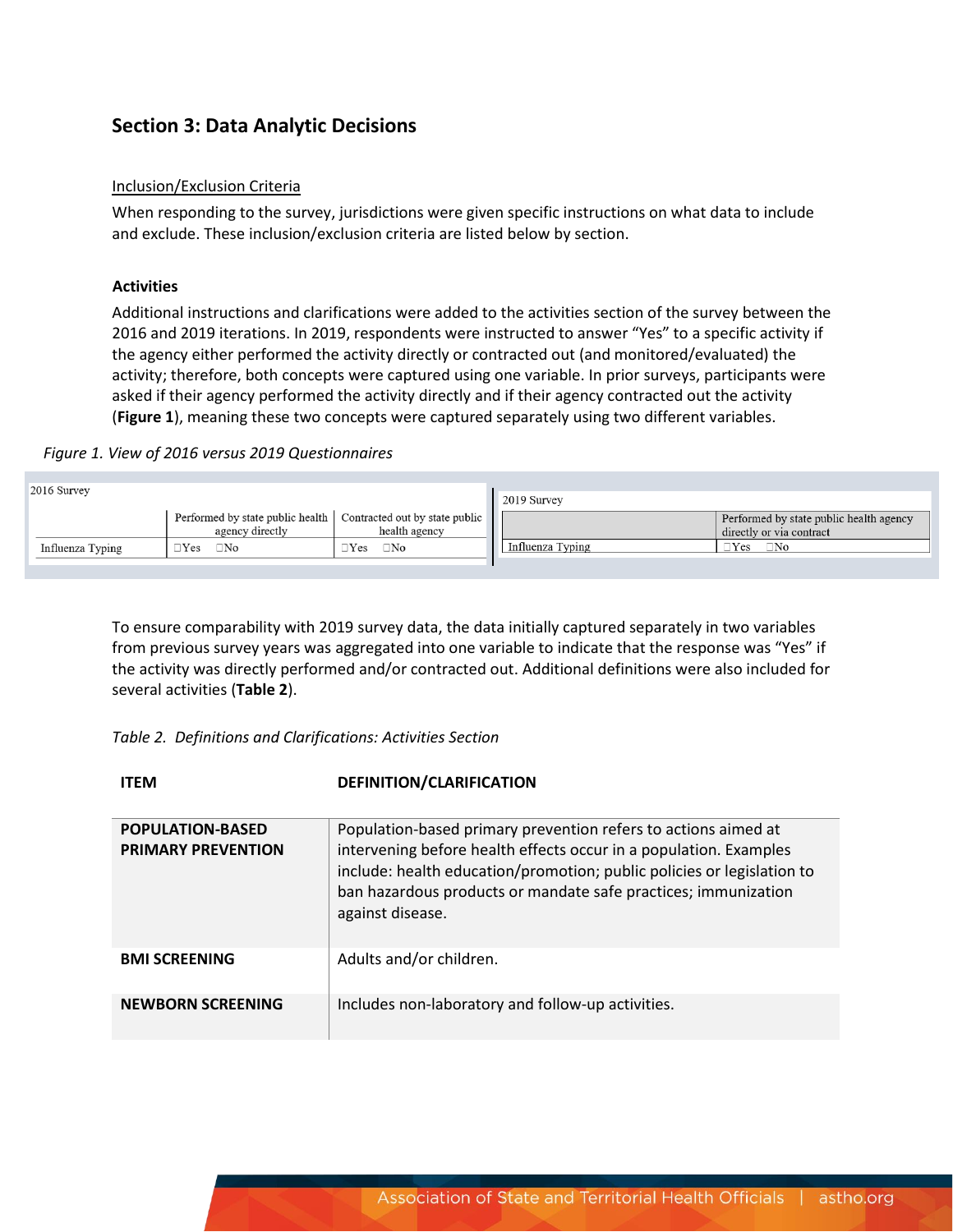| <b>PERINATAL</b><br><b>REGIONALIZATION</b>                                                                  | Providing or establishing regional systems designating at which birth<br>facilities pregnant women and infants at high risk of complications<br>may receive care.                  |
|-------------------------------------------------------------------------------------------------------------|------------------------------------------------------------------------------------------------------------------------------------------------------------------------------------|
| <b>EPSDT</b>                                                                                                | Early and Periodic Screening, Diagnostic, and Treatment benefit-<br>comprehensive and preventative health care services for children<br>under age 21 who are enrolled in Medicaid. |
| <b>EARLY INTERVENTION</b><br><b>SERVICES FOR CHILDREN</b>                                                   | A range of targeted services under the Individuals with Disabilities<br>Education Act (IDEA) to help young children with developmental<br>delays or specific health conditions.    |
| <b>OTHER SERVICES FOR</b><br><b>CHILDREN AND/OR YOUTH</b><br><b>WITH SPECIAL HEALTHCARE</b><br><b>NEEDS</b> | Excludes early intervention services.                                                                                                                                              |
| <b>SCHOOL HEALTH SERVICES</b><br>(NON-CLINICAL)                                                             | Includes screening and referring students to care, providing health<br>counseling and education, and handling lice outbreaks.                                                      |
| <b>COMPREHENSIVE SCHOOL</b><br><b>HEALTH CLINICAL SERVICES</b>                                              | Includes administering medications and treatments and providing first<br>aid. Also includes athlete physicals and the services of athletic<br>trainers.                            |
| <b>SUBSTANCE MISUSE</b><br><b>TREATMENT SERVICES</b>                                                        | Includes counseling, inpatient and outpatient treatment, hospital<br>programs, case/care management, medication, and recovery support<br>services.                                 |
| <b>INJURY POPULATION-</b><br><b>BASED PRIMARY</b><br><b>PREVENTION</b>                                      | Includes fall prevention, vehicular safety programs, and drowning<br>prevention programs. Does not include suicide prevention.                                                     |
| SEXUAL ASSAULT VICTIMS'<br><b>SERVICES</b>                                                                  | Includes crisis counseling, Sexual Assault Response Team (SART), legal<br>services, accompaniment, and advocacy                                                                    |
| <b>COMPREHENSIVE</b><br><b>CORRECTIONAL</b><br><b>HEALTHCARE</b>                                            | Agency has primary responsibility for providing healthcare in the<br>correctional facility.                                                                                        |
| <b>LIMITED SERVICES IN</b><br><b>CORRECTIONAL FACILITIES</b>                                                | Includes STD testing, TB testing and screening.                                                                                                                                    |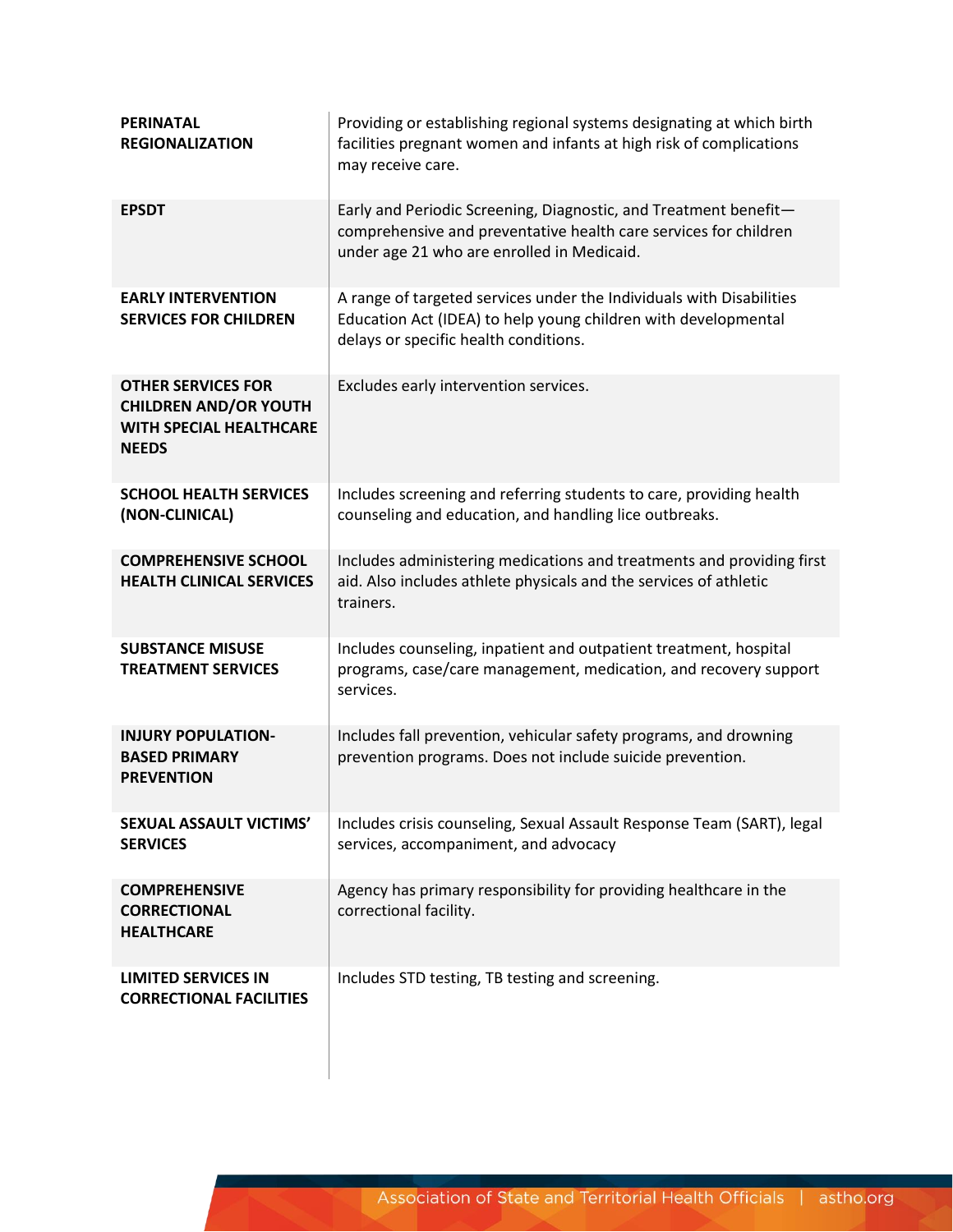| <b>CLINICS</b>                                | Includes clinics for: family planning, HIV care/prevention,<br>immunizations, infectious diseases, public health pharmacies, STD<br>testing/treatment, travel clinics, TB clinics, and viral hepatitis clinics. |
|-----------------------------------------------|-----------------------------------------------------------------------------------------------------------------------------------------------------------------------------------------------------------------|
| <b>TRAUMA SYSTEM</b><br><b>DESIGNATION</b>    | Includes the designation of trauma centers.                                                                                                                                                                     |
| <b>PUBLIC DRINKING WATER</b>                  | Includes setting standards for and monitoring public water suppliers,<br>and licensing/training public waterworks operators.                                                                                    |
| PRIVATE DRINKING WATER                        | Includes private well water system inspections, setting standards for<br>individual water supplies and individual wastewater systems, and<br>licensing of contractors and well installers.                      |
| <b>TOBACCO RETAILERS</b>                      | Includes regulation of e-cigarette retailers.                                                                                                                                                                   |
| <b>OUTDOOR AIR QUALITY</b>                    | Includes regular air quality testing.                                                                                                                                                                           |
| PRIVATE WATER SUPPLY<br><b>SAFETY</b>         | Includes private water quality testing.                                                                                                                                                                         |
| <b>PUBLIC WATER SUPPLY</b><br><b>SAFETY</b>   | Includes testing public water quality, protecting public water sources,<br>and notifying the public of water supply contamination.                                                                              |
| <b>ELDERCARE SERVICES</b>                     | Includes any assistance an aging individual needs to overcome<br>challenges to normal daily activities; excludes fall prevention.                                                                               |
| <b>TRAUMA SYSTEM</b><br><b>COORDINATION</b>   | This does not include trauma system designation.                                                                                                                                                                |
| <b>MATERNAL MORBIDITY</b>                     | Any physical or mental illness or disability directly related to<br>pregnancy and/or childbirth.                                                                                                                |
| <b>MORBIDITY DATA</b>                         | Includes healthcare utilization data, hospitalization data, and all-payer<br>databases                                                                                                                          |
| <b>ENVIRONMENTAL LEAD</b><br><b>SCREENING</b> | Includes the testing of playground equipment and walls.                                                                                                                                                         |
| <b>BIOMONITORING</b>                          | The direct measurement of environmental chemicals in people's<br>blood, urine, or other body tissues.                                                                                                           |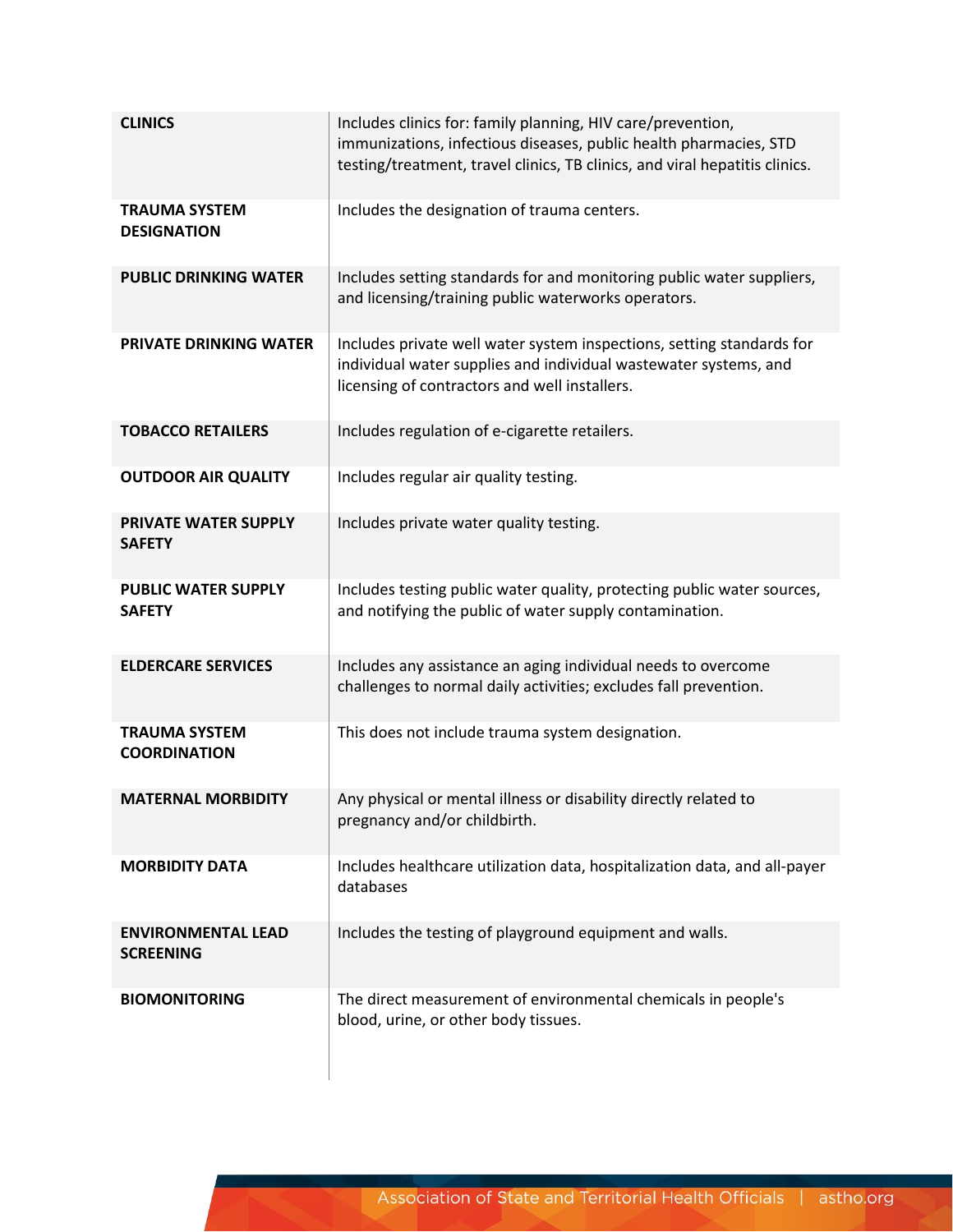| <b>OPIOID-RELATED LAB</b> | Includes blood screening and testing environmental samples. |
|---------------------------|-------------------------------------------------------------|
| <b>SERVICES</b>           |                                                             |

#### **Workforce**

Additional instructions and clarifications were added to several questions in the workforce section. The clarifications were meant to assist respondents in filling out the survey and specify which positions to include and exclude in various workforce counts (**Table 3**).

*Table 3. Definitions and Clarifications: Workforce Section*

| <b>ITEM</b>                                                               | DEFINITION/CLARIFICATION                                                                                                                                                                                                                                                                                                                                                             |
|---------------------------------------------------------------------------|--------------------------------------------------------------------------------------------------------------------------------------------------------------------------------------------------------------------------------------------------------------------------------------------------------------------------------------------------------------------------------------|
| <b>VACANT POSITIONS FOR WHICH YOU</b><br><b>ARE ACTIVELY RECRUITING</b>   | Includes positions that have been recruited for but not yet<br>filled, and any positions that are in the process of<br>onboarding but haven't officially started.                                                                                                                                                                                                                    |
| <b>NUMBER OF EMPLOYEES</b>                                                | Count both full-time and part-time employees; do not<br>count contract or temporary workers.                                                                                                                                                                                                                                                                                         |
| <b>NUMBER OF FULL-TIME EQUIVALENTS</b><br>(FTES)                          | Refers to public health agency's current total workforce,<br>NOT the maximum workforce your agency is authorized to<br>employ. Includes the same employees reported in "Number<br>of employees" but adjusted for part-time workers, e.g., a<br>full-time employee is counted as 1.00 FTE, and an<br>employee who works 80% of normal work hours is counted<br>as 0.80 FTE.           |
| <b>NUMBER OF STATE EMPLOYEES</b><br><b>ASSIGNED TO THE CENTRAL OFFICE</b> | This includes those working in central offices that are<br>spread out between multiple buildings                                                                                                                                                                                                                                                                                     |
| <b>NUMBER OF STATE EMPLOYEES</b><br><b>ASSIGNED ELSEWHERE</b>             | State employees who may be detailed over to another<br>department or entity and who do not report to any of the<br>locations listed above.                                                                                                                                                                                                                                           |
| <b>EXECUTIVE LEADERSHIP</b>                                               | Oversees the operations of the overall agency or a major<br>subdivision of public health services. Includes all top<br>agency executives regardless of education or licensing (e.g.,<br>health commissioner, health officer, public health<br>administrator, deputy director, bureau chief, division<br>director, general counsel, legislative liaison, chief operating<br>officer). |
| <b>BUSINESS AND FINANCIAL</b><br><b>OPERATIONS STAFF</b>                  | Performs specialized work in areas of business, finance,<br>accounting, human resources, information technology and<br>legal issues (e.g., financial analyst, human resources<br>specialist, grant and contracts manager, legal personnel,<br>computer system analyst, network, and database<br>administrators).                                                                     |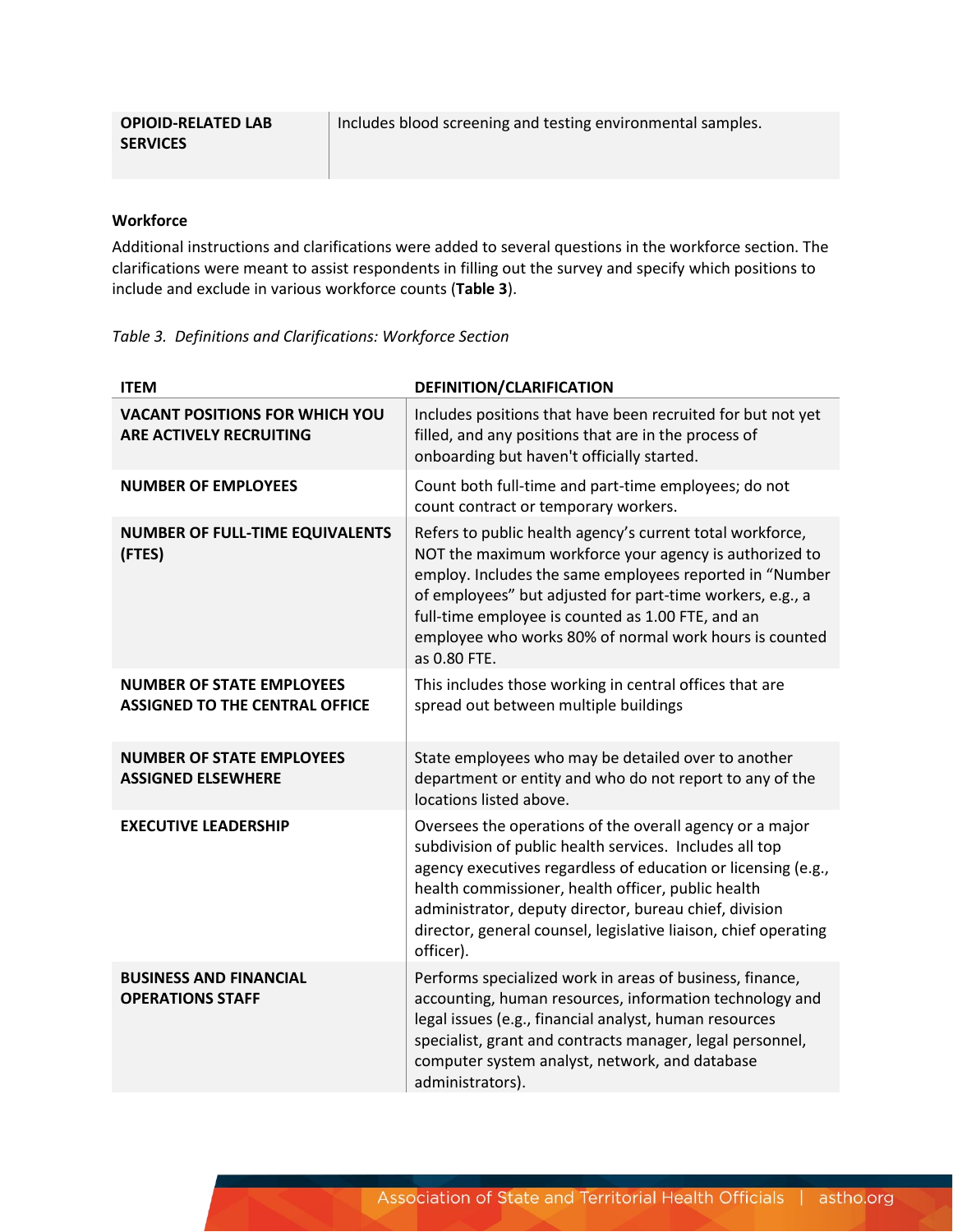| <b>OFFICE AND ADMINISTRATIVE</b><br><b>SUPPORT</b> | Performs administrative tasks and clerical duties (e.g.,<br>administrative assistant, secretary, receptionist, office<br>clerk, maintenance staff, operator).                                                                                                                                                                                                                                                          |
|----------------------------------------------------|------------------------------------------------------------------------------------------------------------------------------------------------------------------------------------------------------------------------------------------------------------------------------------------------------------------------------------------------------------------------------------------------------------------------|
| <b>QUALITY IMPROVEMENT SPECIALIST</b>              | Works collaboratively within public health agency to lead<br>and establish appropriate performance management and<br>quality improvement systems. May also play a lead role in<br>systems assessment and preparing the agency for national<br>public health accreditation (e.g., performance management<br>and quality improvement director, performance<br>improvement manager, performance improvement<br>director). |
| <b>PUBLIC INFORMATION SPECIALIST</b>               | Serves as communications coordinator or spokesperson for<br>the agency to provide information about public health<br>issues to the media and public (e.g., public information<br>officer, public information specialist).                                                                                                                                                                                              |
| <b>PUBLIC HEALTH PHYSICIAN</b>                     | Licensed physician who identifies persons or groups at risk<br>of illness or disability and develops, implements, and<br>evaluates programs or interventions designed to prevent,<br>treat, or improve such risks, and may provide direct<br>medical services to clients; includes licensed physicians and<br>preventative medicine physicians. Excludes psychiatrists<br>and psychologists.                           |
| PHYSICIAN ASSISTANT                                | Licensed professional who identifies persons or groups at<br>risk of illness or disability and develops, implements, and<br>evaluates programs or interventions designed to prevent,<br>treat, or improve such risks, and may provide direct<br>medical services to clients.                                                                                                                                           |
| <b>NURSE PRACTITIONER</b>                          | Advanced practice nurse who identifies persons or groups<br>at risk of illness or disability and develops, implements, and<br>evaluates programs or interventions designed to prevent,<br>treat, or improve such risks, and may provide direct<br>medical services to clients.                                                                                                                                         |
| <b>PUBLIC HEALTH NURSE</b>                         | Registered nurse conducting public health nursing (e.g.,<br>school nurse, community health nurse); may provide direct<br>medical services to clients.                                                                                                                                                                                                                                                                  |
| <b>ORAL HEALTH PROFESSIONAL</b>                    | Diagnoses and treats problems with teeth, gums, and the<br>mouth. May also educate individuals or groups on proper<br>oral health activities such as diet choices affecting oral<br>health; includes public health dentists, dental hygienists,<br>and dental assistants.                                                                                                                                              |
| <b>BEHAVIORAL HEALTH STAFF</b>                     | Develops and implements strategies to improve community<br>mental health status. May also provide direct behavioral<br>health services to clients regarding mental, social, and<br>behavioral issues (e.g., psychiatrists, psychologists, public<br>health social workers, HIV/AIDS counselors, behavioral                                                                                                             |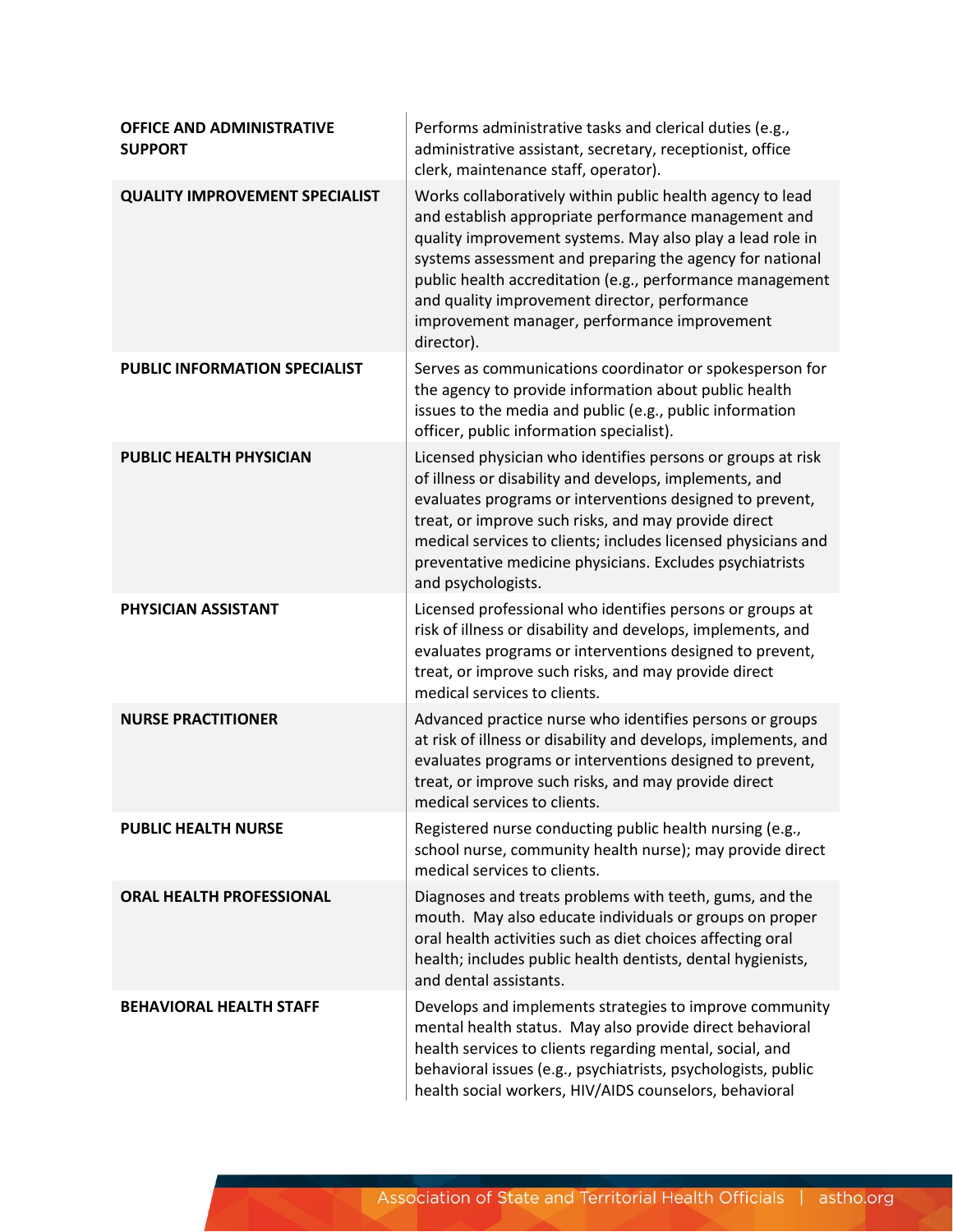|                                                       | counselors, community organizers, social services<br>counselors, and mental health and substance abuse<br>counselors.)                                                                                                                                                                                                                                                               |
|-------------------------------------------------------|--------------------------------------------------------------------------------------------------------------------------------------------------------------------------------------------------------------------------------------------------------------------------------------------------------------------------------------------------------------------------------------|
| <b>LABORATORY WORKER</b>                              | Plans, designs, and implements laboratory testing<br>procedures, and performs analyses that provide data to<br>diagnose, treat, and monitor disease and environmental<br>hazards (e.g., laboratorian, laboratory scientist, laboratory<br>technician, laboratory aides or assistants, medical<br>technologists).                                                                     |
| EPIDEMIOLOGIST/STATISTICIAN                           | Conducts on-going surveillance, field investigations,<br>analytic studies and evaluation of disease occurrence and<br>disease potential to make recommendations on<br>appropriate interventions. May also collect data and report<br>vital statistics (e.g., epidemiologist, biostatistician, public<br>health scientist/researcher).                                                |
| <b>PUBLIC HEALTH INFORMATICS</b><br><b>SPECIALIST</b> | Public health professional who applies informatics<br>principles and standards to improve population health (e.g.,<br>public health information systems specialists, public health<br>informaticists).                                                                                                                                                                               |
| <b>ENVIRONMENTAL HEALTH WORKER</b>                    | Investigates, monitors, and identifies problems or risks that<br>may affect the environment (e.g., food safety, air and water<br>quality, and solid waste) and, consequently, the health of<br>an individual or group. May include environmentalist,<br>environmental health specialist, scientist, engineer,<br>occupational health worker or technician, sanitarian,<br>inspector. |
| <b>HEALTH EDUCATOR</b>                                | Develops and implements educational programs and<br>strategies to support and modify health-related behaviors<br>of individuals and communities, and promotes the effective<br>use of health programs and services (e.g., health educator,<br>health education coordinator, health education specialist).                                                                            |
| <b>NUTRITIONIST</b>                                   | Develops and implements interventions related to<br>nutrition, the nutrition environment, and food and<br>nutrition policy. May also provide nutritional counseling<br>and evaluate the effectiveness of current interventions<br>(e.g., dietician, nutritionist, WIC lactation staff, WIC<br>nutrition staff).                                                                      |
| <b>PREPAREDNESS STAFF</b>                             | Manages or develops the plans, procedures, and training<br>programs involving the public health response to all-<br>hazards events (e.g., emergency preparedness coordinator,<br>incident manager, emergency preparedness manager,<br>emergency preparedness specialist).                                                                                                            |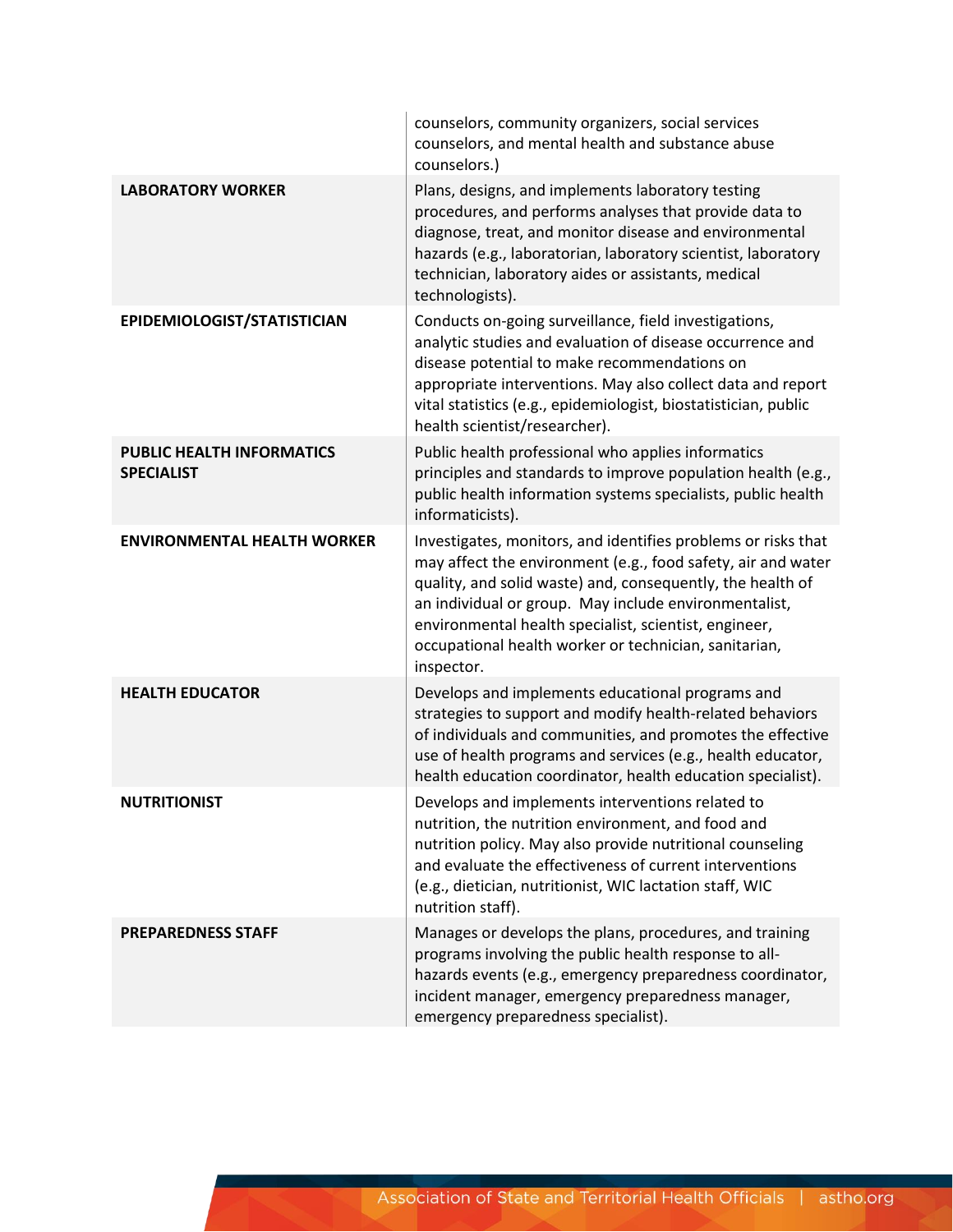#### **Governance**

ASTHO utilizes a pre-developed classification of state health agency governance to describe the relationships between state health agency and regional/local public health departments. The decision tree in **Figure 2** was developed to aid classification of states and the District of Columbia according to their governance structure. For more information, go to [https://www.astho.org/Research/Major-](https://www.astho.org/Research/Major-Publications/ASTHO-NORC-Governance-Classification-Report/)[Publications/ASTHO-NORC-Governance-Classification-Report/](https://www.astho.org/Research/Major-Publications/ASTHO-NORC-Governance-Classification-Report/)



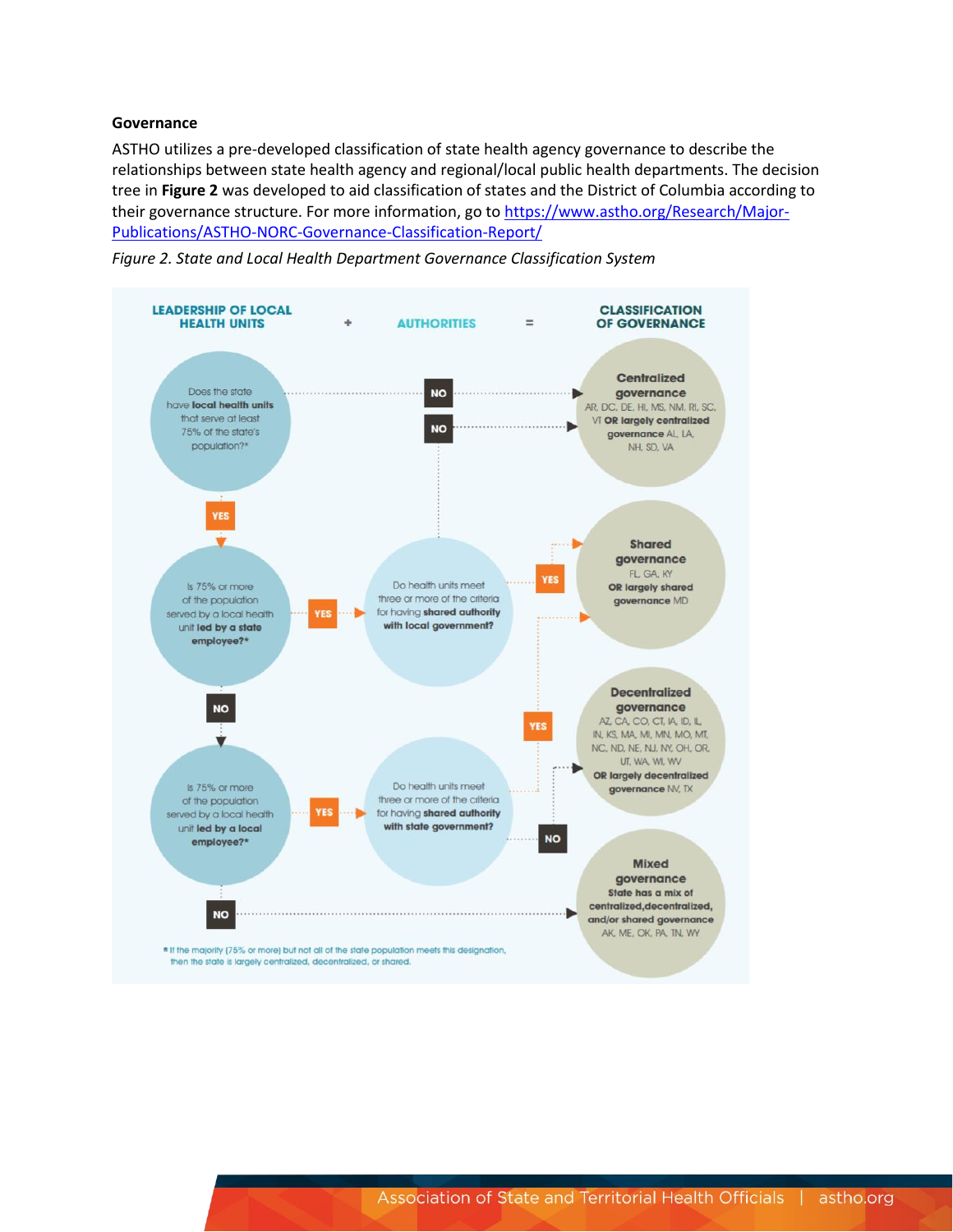#### CRITERIA FOR STATE-LED HEALTH UNITS HAVING SHARED AUTHORITY

#### WITH LOCAL GOVERNMENT

- 
- . Local government can establish taxes for public health or establish for states to public health nor establish
- for services AND this revenue goes to local government . 50% or less of local health unit budget is provided
- by state public health agency
- · Local governmental entities can issue public health orders
- . Local chief executives are appointed and approved by local officials

#### WITH STATE GOVERNMENT

- . Local governmental entities have authority to make budgetary decisions . State governmental entities have authority to make budgetary decisions
	- fees for services OR this revenue goes to state government
	- . More than 50% or less of local health unit budget is provided
		- by state public health agency
	- · Local governmental entities cannot issue public health orders
	- . Local chief executives are appointed and approved by state officials

#### **Finance**

Upon consultation with subject-matter experts, additional instructions and clarifications were added to the expenditure categories in the finance section (**Table 4**). The clarifications, which specify which activities to include and exclude for each programmatic expenditure, were meant to assist respondents in filling out the survey and increase comparability for finance figures across jurisdictions.

#### *Table 4. Definitions and Clarifications: Finance Section*

Asterisk (\*) indicates programs or services that should be included in a different programmatic category

| <b>ITEM</b>                | DEFINITION/CLARIFICATION                                                                                                                                                                                                                                                                                                                                                                                                                                                                                                                     |
|----------------------------|----------------------------------------------------------------------------------------------------------------------------------------------------------------------------------------------------------------------------------------------------------------------------------------------------------------------------------------------------------------------------------------------------------------------------------------------------------------------------------------------------------------------------------------------|
| <b>STATE GENERAL FUNDS</b> | Include revenues received from state general revenue funds to fund<br>state operations. Exclude federal pass-through funds.                                                                                                                                                                                                                                                                                                                                                                                                                  |
| <b>OTHER STATE FUNDS</b>   | Include revenues received from the state that are not from the state<br>general fund, and state Medicare and Medicaid reimbursement for<br>direct clinical services.                                                                                                                                                                                                                                                                                                                                                                         |
| <b>FEDERAL FUNDS</b>       | Include all federal grants, contracts, cooperative agreements, and<br>federal Medicare and Medicaid reimbursement for direct clinical<br>services.                                                                                                                                                                                                                                                                                                                                                                                           |
| <b>OTHER SOURCES</b>       | Include Tobacco Settlement Funds, fees and fines collected by the<br>agency (including regulatory fees and laboratory fees), payment for<br>direct clinical services (except Medicare and Medicaid, which should<br>be included under federal or other state funds as appropriate),<br>foundation and other private donations, and any funding that the<br>state receives from county or local government.                                                                                                                                   |
| <b>MEDICAID</b>            | Include federal portion only in this cell. Include transfers or<br>reimbursements for public health purposes or direct clinical services<br>actually provided by the health department (e.g. lead testing,<br>immunizations outreach to Medicaid recipients, and Elderly/Disabled<br>Medicaid Waivers). Include Medicaid administrative claims. Any state<br>Medicaid expenditures should have been reported in the Other State<br>column in the previous question. Exclude reimbursement for Medicaid<br>services by third party providers. |
| <b>MEDICARE</b>            | Include transfers or reimbursements for public health purposes or<br>direct clinical services actually provided by the health department (e.g.                                                                                                                                                                                                                                                                                                                                                                                               |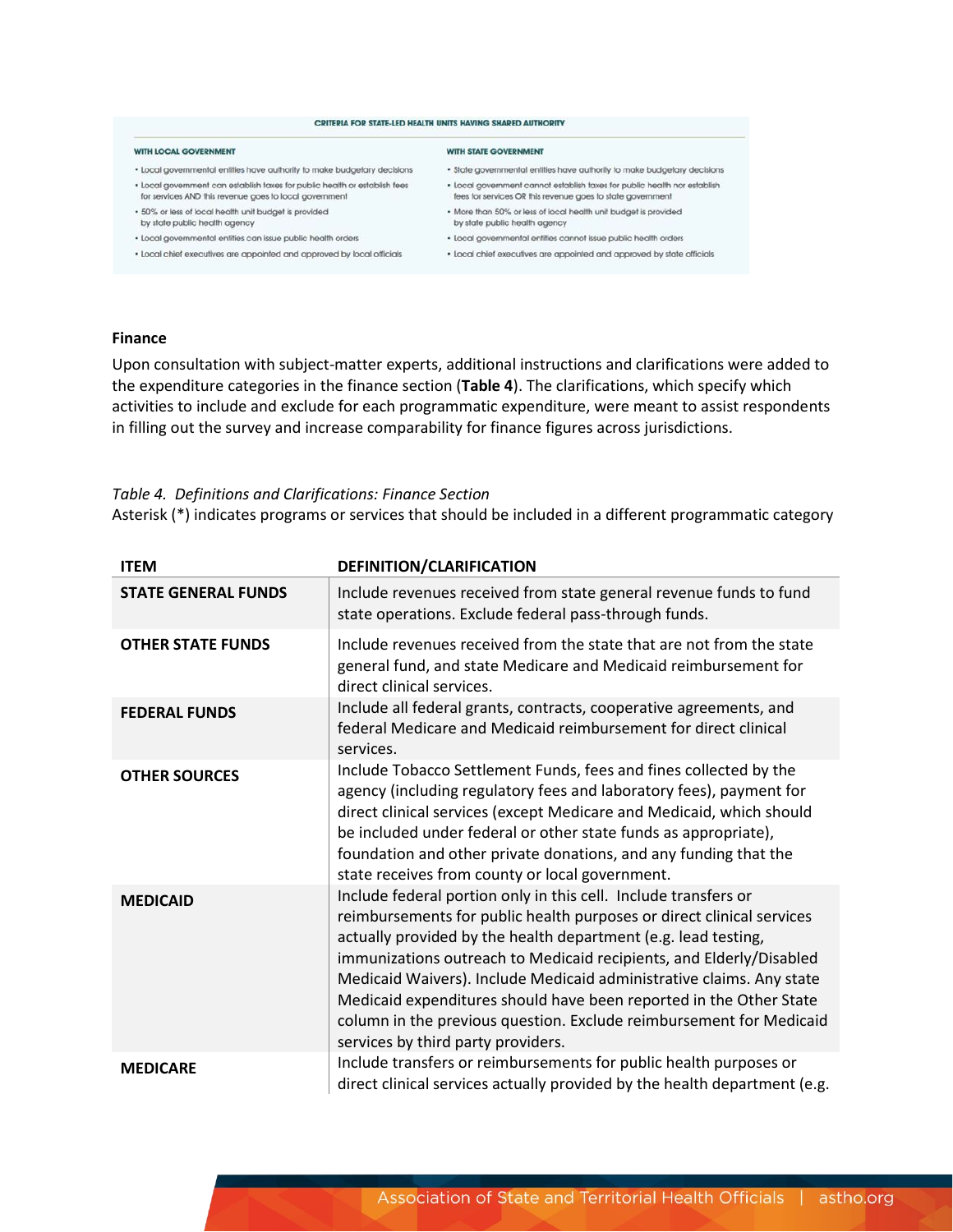|                                                        | nursing home inspections, home health Medicare). Exclude<br>reimbursement for Medicare services by third party providers.                                                                                                                                                                                                                                                                                                                                                                                                                                                                                                                                   |
|--------------------------------------------------------|-------------------------------------------------------------------------------------------------------------------------------------------------------------------------------------------------------------------------------------------------------------------------------------------------------------------------------------------------------------------------------------------------------------------------------------------------------------------------------------------------------------------------------------------------------------------------------------------------------------------------------------------------------------|
| <b>ENVIRONMENTAL</b><br><b>PROTECTION AGENCY (EPA)</b> | Include EPA funding administered by the state public health agency<br>only.                                                                                                                                                                                                                                                                                                                                                                                                                                                                                                                                                                                 |
| <b>CHRONIC DISEASES</b>                                | <b>INCLUDE:</b><br>Prevention & screening for chronic diseases and risk factors (e.g.,<br>$\bullet$<br>cardiovascular disease, obesity, diabetes, cancer)<br>Prevention & screening for tobacco, alcohol, and other drug use<br>٠<br>Prevention & screening for mental health conditions (EXCEPT<br>$\bullet$<br>suicide)<br>Non-WIC nutrition assessment & counseling<br>٠<br><b>EXCLUDE:</b><br>Treatment for chronic diseases and risk factors<br>$\bullet$<br>Treatment for tobacco, alcohol, or other drug use<br>٠<br>Treatment for mental health conditions<br>$\bullet$<br>Screening for asthma<br>٠<br>WIC nutrition assessment & counseling*<br>٠ |
| <b>INFECTIOUS DISEASES</b>                             | <b>INCLUDE:</b><br>Child & adult immunizations<br>$\bullet$<br>Vaccine order management and inventory<br>$\bullet$<br>ID prevention, screening, and control<br>$\bullet$<br><b>EXCLUDE:</b><br>International travel immunizations<br>$\bullet$<br>Treatment for infectious diseases*                                                                                                                                                                                                                                                                                                                                                                        |
| <b>INJURY AND VIOLENCE</b><br><b>PREVENTION</b>        | <b>INCLUDE:</b><br>Primary prevention for:<br>$\bullet$<br>Injuries<br>$\circ$<br>Violence<br>$\circ$<br>Suicide<br>$\circ$<br>Poison control<br>٠<br>Sexual assault victims' services<br><b>EXCLUDE:</b><br>Occupational safety & health<br>$\bullet$<br>Other victims' services                                                                                                                                                                                                                                                                                                                                                                           |
| <b>WIC</b>                                             | <b>INCLUDE:</b><br>All expenditures related to WIC program, including:<br>Nutrition education<br>Voucher dollars                                                                                                                                                                                                                                                                                                                                                                                                                                                                                                                                            |
| <b>ENVIRONMENTAL HEALTH</b>                            | <b>INCLUDE:</b><br>Regulatory & non-regulatory programs for:<br>Food (retail, processing)<br>$\circ$<br>Water (drinking, ground, surface, recreational)<br>$\circ$                                                                                                                                                                                                                                                                                                                                                                                                                                                                                          |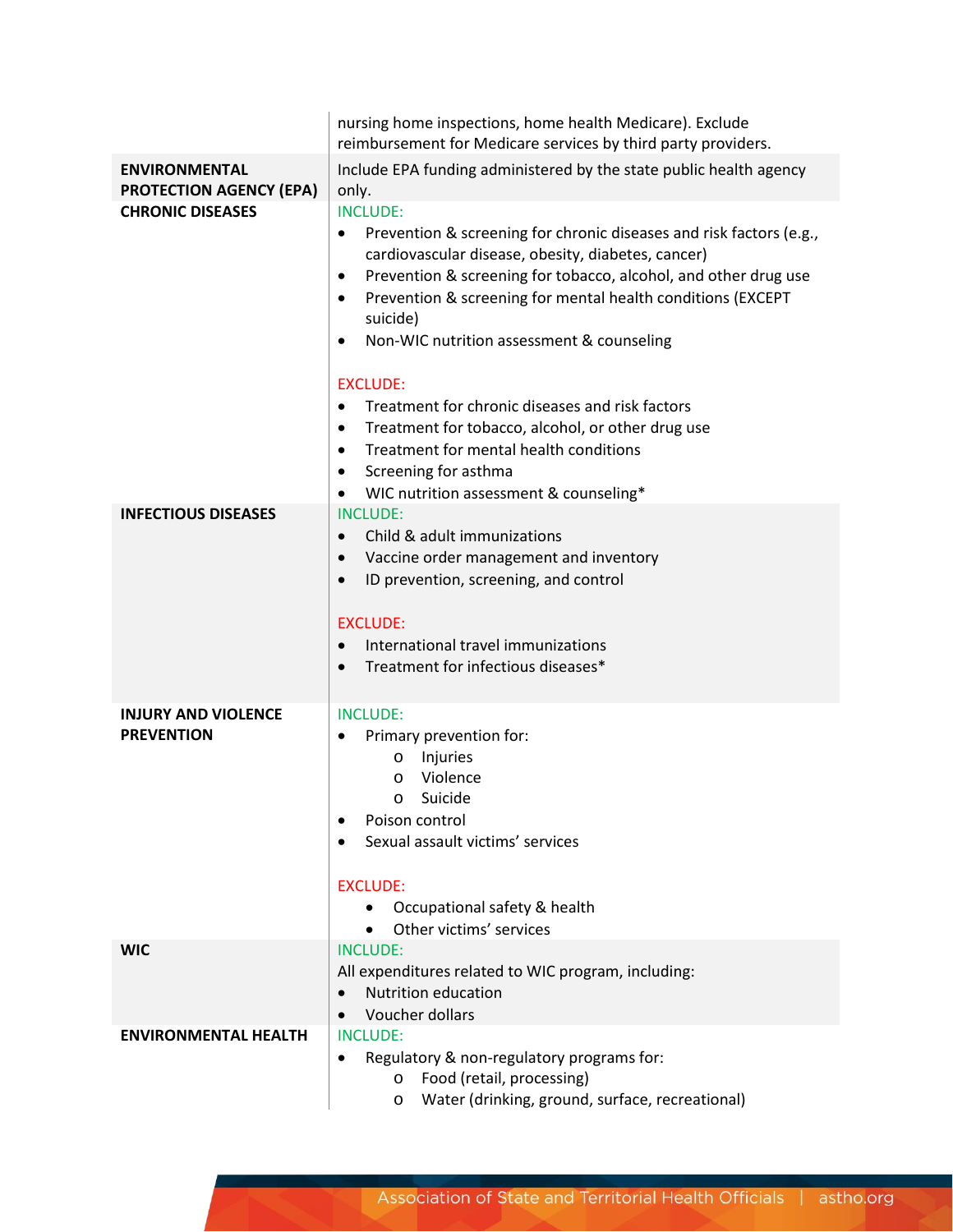|                                                  | Septic systems<br>$\circ$<br>Air (indoor, outdoor)<br>$\circ$<br>o Lead inspection and screening<br>Radiation and radon<br>$\circ$<br>Regulation of non-healthcare businesses<br>Body art, tanning, cosmetology<br>O<br>Schools, childcare<br>$\circ$<br>o Commercial lodging (e.g., hotels, campgrounds)<br>Tobacco retailers<br>$\circ$<br>Vector control<br>Veterinary public health<br>$\bullet$                                                                                                                                                                              |
|--------------------------------------------------|-----------------------------------------------------------------------------------------------------------------------------------------------------------------------------------------------------------------------------------------------------------------------------------------------------------------------------------------------------------------------------------------------------------------------------------------------------------------------------------------------------------------------------------------------------------------------------------|
|                                                  | <b>EXCLUDE:</b><br>Regulatory & non-regulatory programs for:<br>Solid waste (except septic)<br>$\bullet$<br>Hazardous and biomedical waste<br>$\bullet$<br>Hazardous materials and hazmat response<br>٠<br>Private housing inspections<br>٠<br>Collection/disposal of pharmaceuticals<br>٠<br>Land use planning<br>٠<br>Clinical treatment for elevated blood lead<br>$\bullet$<br>Regulation of healthcare-related businesses*<br>$\bullet$<br>Licensure for individuals in any profession or business<br>$\bullet$                                                              |
| <b>CLINICAL</b><br><b>SERVICES/CONSUMER CARE</b> | <b>INCLUDE:</b><br>Most maternal & child health programs (e.g., newborn screening,<br>$\bullet$<br>family planning, home visits, prenatal care)<br>Oral health<br>$\bullet$<br>Non-clinical school health services, non-clinical services in<br>$\bullet$<br>correctional facilities<br>Sex education<br>$\bullet$<br>Infectious disease treatment (e.g., Tuberculosis, HIV/AIDs, other<br>$\bullet$<br>STD <sub>s</sub> )<br>Substance abuse clinical preventive services; syringe and needle<br>$\bullet$<br>exchange/disposal                                                  |
|                                                  | <b>EXCLUDE:</b><br>Treatment for chronic diseases (e.g., high blood pressure,<br>$\bullet$<br>diabetes, obesity, cancer)<br>Comprehensive primary care (children, adults, school-based)<br>$\bullet$<br>Substance abuse treatment services (inpatient or outpatient)<br>$\bullet$<br>Mental illness treatment services (inpatient or outpatient),<br>$\bullet$<br>including state psychiatric hospitals<br>Correctional healthcare (clinical)<br>$\bullet$<br><b>Eldercare services</b><br>$\bullet$<br>Obstetrical care<br>$\bullet$<br><b>Blood lead treatment</b><br>$\bullet$ |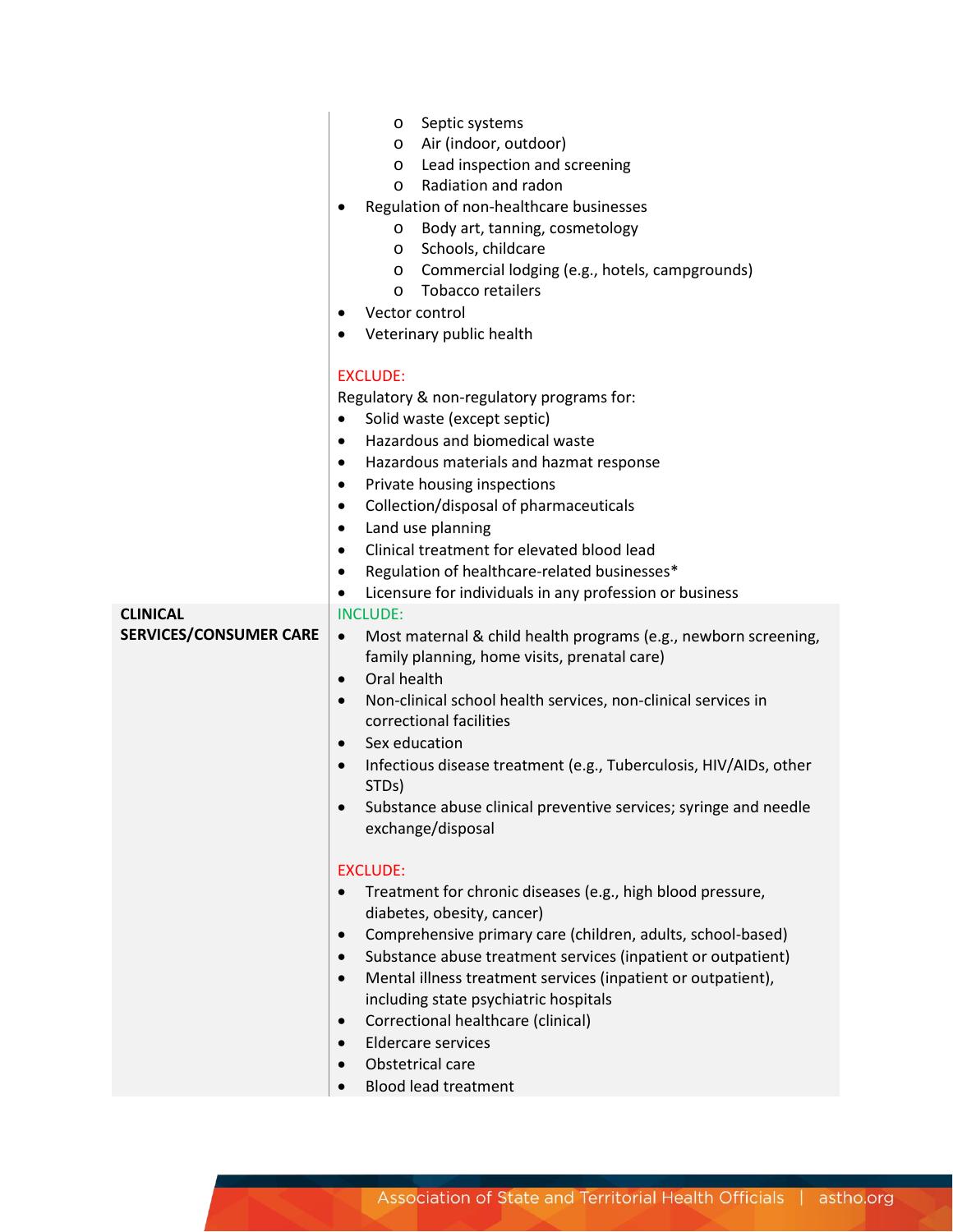| <b>ALL HAZARDS</b>       | <b>INCLUDE:</b>                                                                                        |
|--------------------------|--------------------------------------------------------------------------------------------------------|
| <b>PREPAREDNESS AND</b>  | Disaster preparedness programs<br>$\bullet$                                                            |
| <b>RESPONSE</b>          | Bioterrorism<br>$\bullet$                                                                              |
|                          | Disaster response (shelters, emergency hospitals/clinics, medical<br>$\bullet$                         |
|                          | countermeasures)                                                                                       |
|                          |                                                                                                        |
|                          | <b>EXCLUDE:</b>                                                                                        |
|                          | Provision of routine medical or public safety functions, such as<br>$\bullet$                          |
|                          | <b>EMS or HazMat response</b>                                                                          |
| <b>QUALITY OF HEALTH</b> | <b>INCLUDE:</b>                                                                                        |
| <b>SERVICES</b>          | Regulation, inspection or licensing of all healthcare-related<br>$\bullet$                             |
|                          | facilities (e.g., assisted living, EMS, hospitals, labs)<br>Institution compliance audits<br>$\bullet$ |
|                          | Facility & provider quality reporting<br>$\bullet$                                                     |
|                          | Equipment quality<br>$\bullet$                                                                         |
|                          | Regulation or coordination of emergency medical and trauma<br>$\bullet$                                |
|                          | systems                                                                                                |
|                          | Physician and provider loan program<br>$\bullet$                                                       |
|                          | Health-related boards and commissions (ONLY if administered by<br>$\bullet$                            |
|                          | public health agency)                                                                                  |
|                          |                                                                                                        |
|                          | <b>EXCLUDE:</b>                                                                                        |
|                          | Licensure for healthcare professions<br>$\bullet$                                                      |
|                          | Licensure of other professions<br>$\bullet$                                                            |
|                          | Health-related boards and commissions NOT administered by<br>$\bullet$<br>public health agency         |
| <b>HEALTH DATA</b>       | <b>INCLUDE:</b>                                                                                        |
|                          | Surveillance activities<br>$\bullet$                                                                   |
|                          | Data collection<br>$\bullet$                                                                           |
|                          | Data analysis and report production<br>٠                                                               |
|                          | Disease registries<br>$\bullet$                                                                        |
|                          | Accident, injury, and death reporting<br>$\bullet$                                                     |
|                          |                                                                                                        |
|                          | <b>EXCLUDE:</b>                                                                                        |
|                          | Vital statistics*<br>$\bullet$                                                                         |
|                          | Laboratory services*<br>$\bullet$                                                                      |
| <b>HEALTH LABORATORY</b> | <b>INCLUDE:</b><br>All costs associated with state/territorial laboratory                              |
|                          | Chemistry lab<br>$\bullet$                                                                             |
|                          | Microbiology lab<br>$\bullet$                                                                          |
|                          | Laboratory administration<br>$\bullet$                                                                 |
|                          | <b>Building-related costs</b>                                                                          |
|                          | Supplies                                                                                               |
|                          |                                                                                                        |
|                          | <b>EXCLUDE:</b>                                                                                        |
|                          | Forensics laboratory                                                                                   |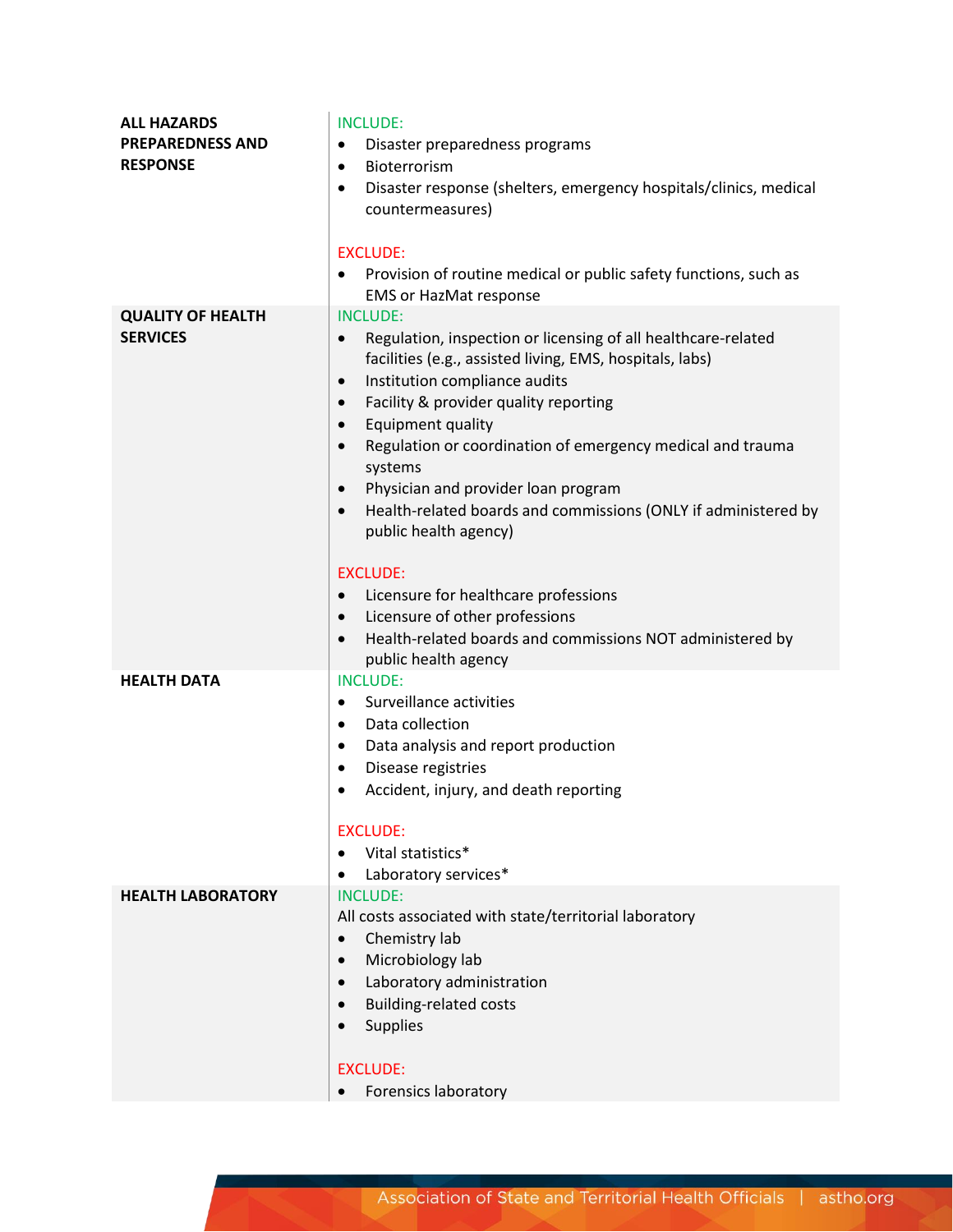| <b>VITAL STATISTICS</b> | <b>INCLUDE:</b><br>Records maintenance & reproduction<br>$\bullet$<br><b>Statistical reporting</b><br>$\bullet$<br>Customer service at state/territory or local level<br>٠                                                                                                                                                                                                                                                   |
|-------------------------|------------------------------------------------------------------------------------------------------------------------------------------------------------------------------------------------------------------------------------------------------------------------------------------------------------------------------------------------------------------------------------------------------------------------------|
| <b>ADMINISTRATION</b>   | <b>INCLUDE:</b><br>Executive office<br>$\bullet$<br>Communications<br>$\bullet$<br>Legal affairs<br>$\bullet$<br>Human resources<br>$\bullet$<br>Finance<br>$\bullet$<br>Information technology<br>$\bullet$<br><b>Facilities</b><br>$\bullet$<br>Procurement<br>$\bullet$<br>Health reform & policy<br>$\bullet$<br><b>EXCLUDE:</b><br>Any administrative costs embedded in (and reported in) program<br>$\bullet$<br>areas |

#### Data Estimates and Calculations

#### **Governance**

The Agency Characteristic filter "Agency Size" refers to the population size of that jurisdiction. Population data for the states, D.C., and Puerto Rico was taken from the State Intercensal Tables from the U.S. Census Bureau<sup>1</sup>. These data were used to calculate tertiles and were placed into categories of small, medium, and large. Population data for the territories and freely associated states was gathered from the World Bank.<sup>2</sup>

#### **Workforce**

To ensure longitudinal comparability, ASTHO calculated overall FTE totals for agencies with missing data; FTEs were calculated by multiplying the agency's 2019 FTE per capita value by the jurisdiction's census population for the missing survey year. ASTHO did not estimate any missing data for FTEs by occupational classification.

#### **Finance**

Total agency expenditures are calculated by adding up the reported state general funds, other state funds, federal funds, and other sources from each respective year. To ensure longitudinal comparability, ASTHO calculated total agency expenditures for agencies with missing data; total expenditures were calculated by multiplying the aggregate median per capita expenditure for the missing survey year by

<sup>1</sup> <https://www.census.gov/data/tables/time-series/demo/popest/2010s-state-total.html>

<sup>2</sup> <https://data.worldbank.org/indicator/SP.POP.TOTL>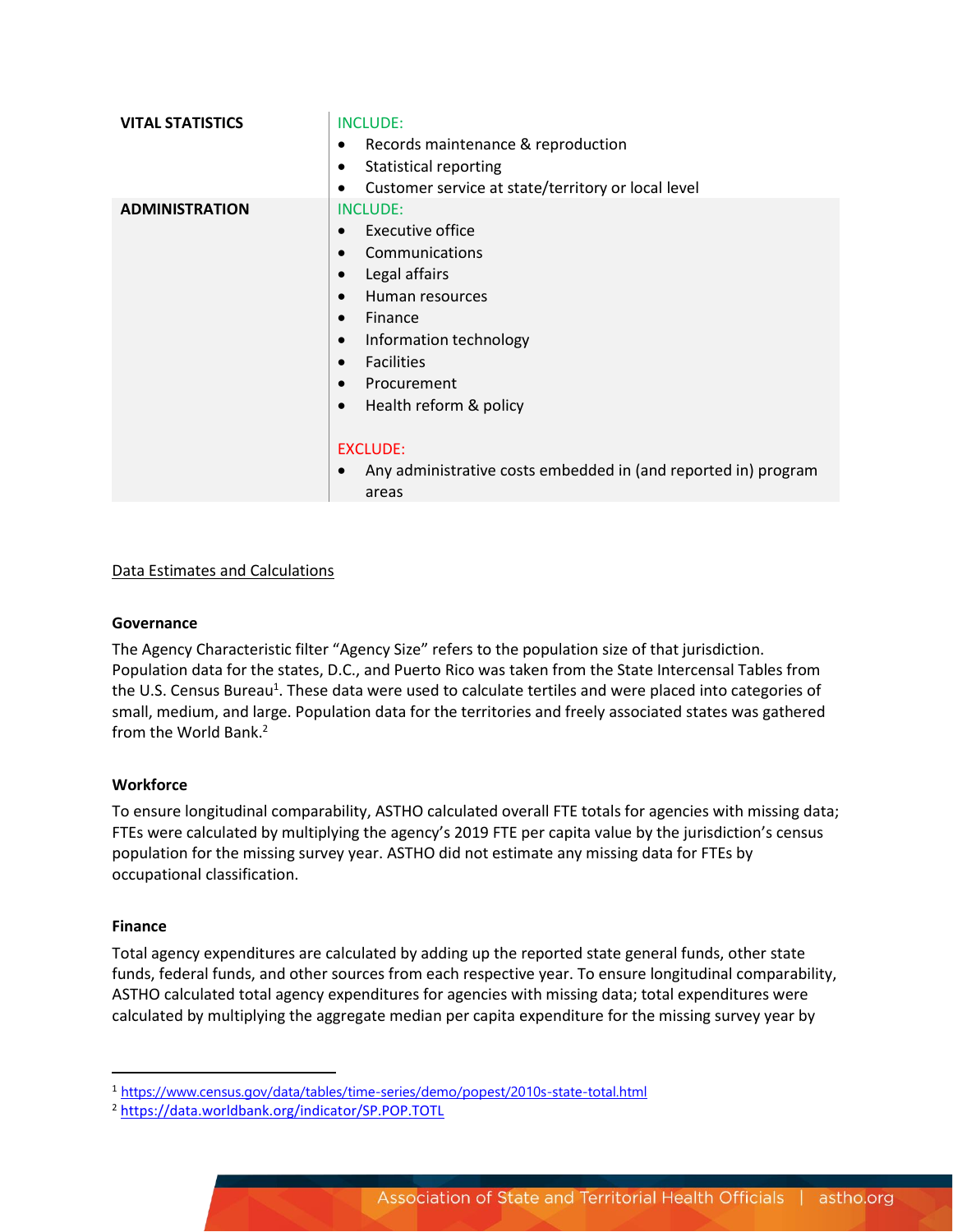the missing jurisdiction's census population for that year. ASTHO did not calculate estimates by expenditure category or program.

#### Data Caveats and Explanations

#### **Activities**

The number of activities performed by each SHA reflect the numbers reported by SHAs from each data collection. It is possible that decreases over time or responses of "0" are due to missing responses and not necessarily a decrease in activities performed.

#### **Finance**

ASTHO collects expenditure data by fiscal year—for example, fiscal year 2018 (FY18) is defined as July 1, 2017 – June 30, 2018. Collected data represent recently closed fiscal years prior to each survey deployment. Traditionally, the survey captures expenditure data for the proceeding two fiscal years (with the exception of the 2019 survey, which collected expenditure data by expenditure type for only FY18); because the survey was fielded in 2010, 2012, 2016, and 2019, there are several gaps (specifically, FY12, FY13, FY16, FY17) where data were not collected and as a result are unavailable in the longitudinal hover overs.

Additionally, some agencies follow fiscal years that do not align with the July 1 – July 30 timeframe. This difference in tracking of financial data may affect how expenditure data are collected and reported.

#### **Workforce**

The number of workers by location does not necessarily equal the total number of FTEs in each jurisdiction, as some agencies were unable to sort all employees in the location categories given differences in their tracking systems and instances when employees were assigned to additional sites. Additionally, because professional classifications vary by jurisdiction and the classifications listed may not encompass all roles within an agency, the number of FTEs by classification may not add up to the total number of FTEs.

#### **Governance and Structure**

The ASTHO Profile Survey aims to capture information pertaining specifically to the public health agency within each jurisdiction; structurally, the public health agency is either an independent agency within the state/territory or is a division within a larger health and human services (HHS) agency. Due to this difference in agency structure as well as other health and organizational considerations, SHAs do not all provide the same services as seen in the dashboard. In cases where the public health division is located under a larger HHS agency, respondents were asked to only report on data that pertain to the public health division.

Occasionally, agency structural changes may occur between survey iterations and affect longitudinal data trends. Potential structural changes may include: moving the public health division out from under a larger health and human services agency; moving the independent public health agency into a larger health and human services agency; or moving a specific program like behavioral health out of the public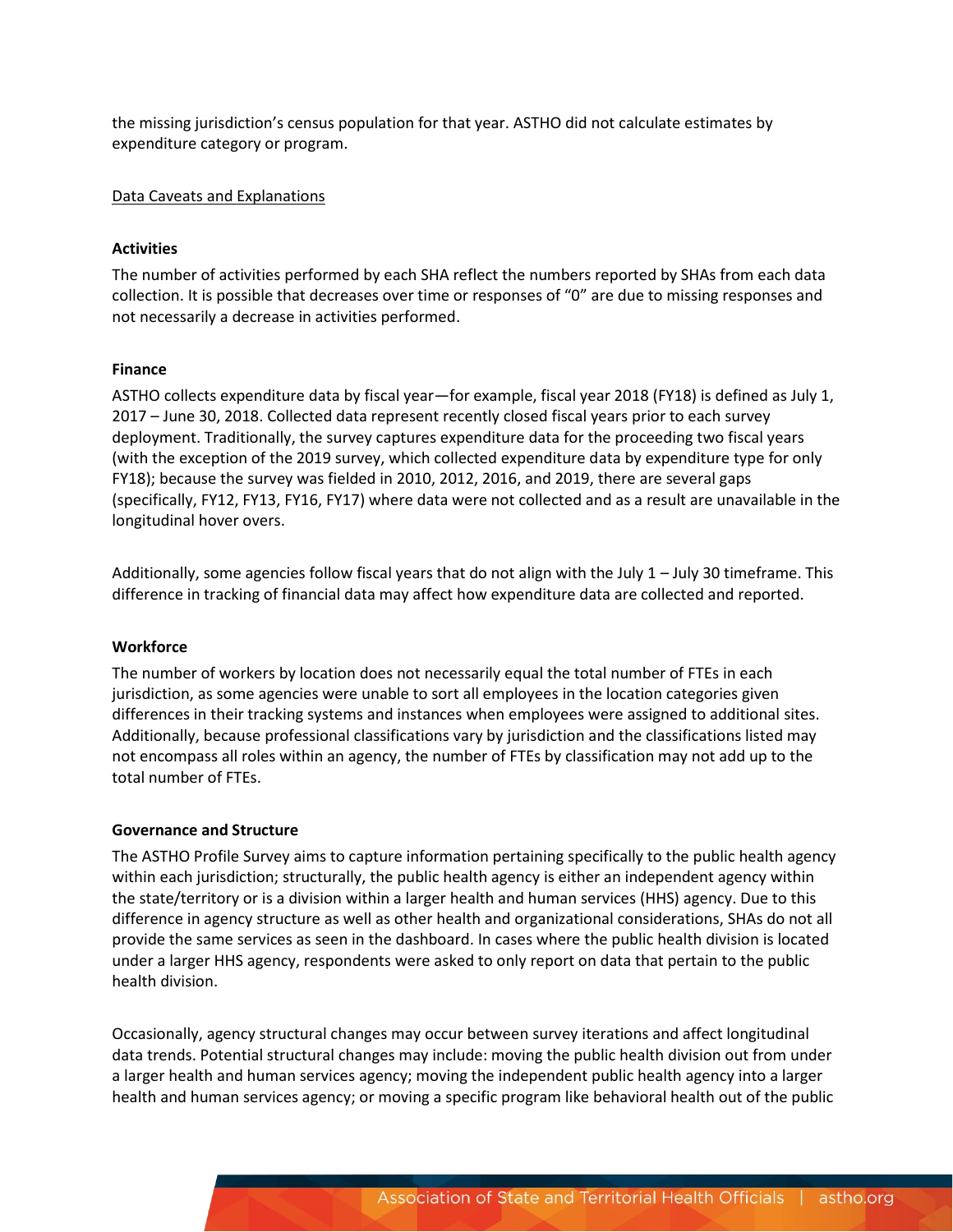health division. **Table 5** provides a list of specific datapoints and explanations for why the figure may not be comparable.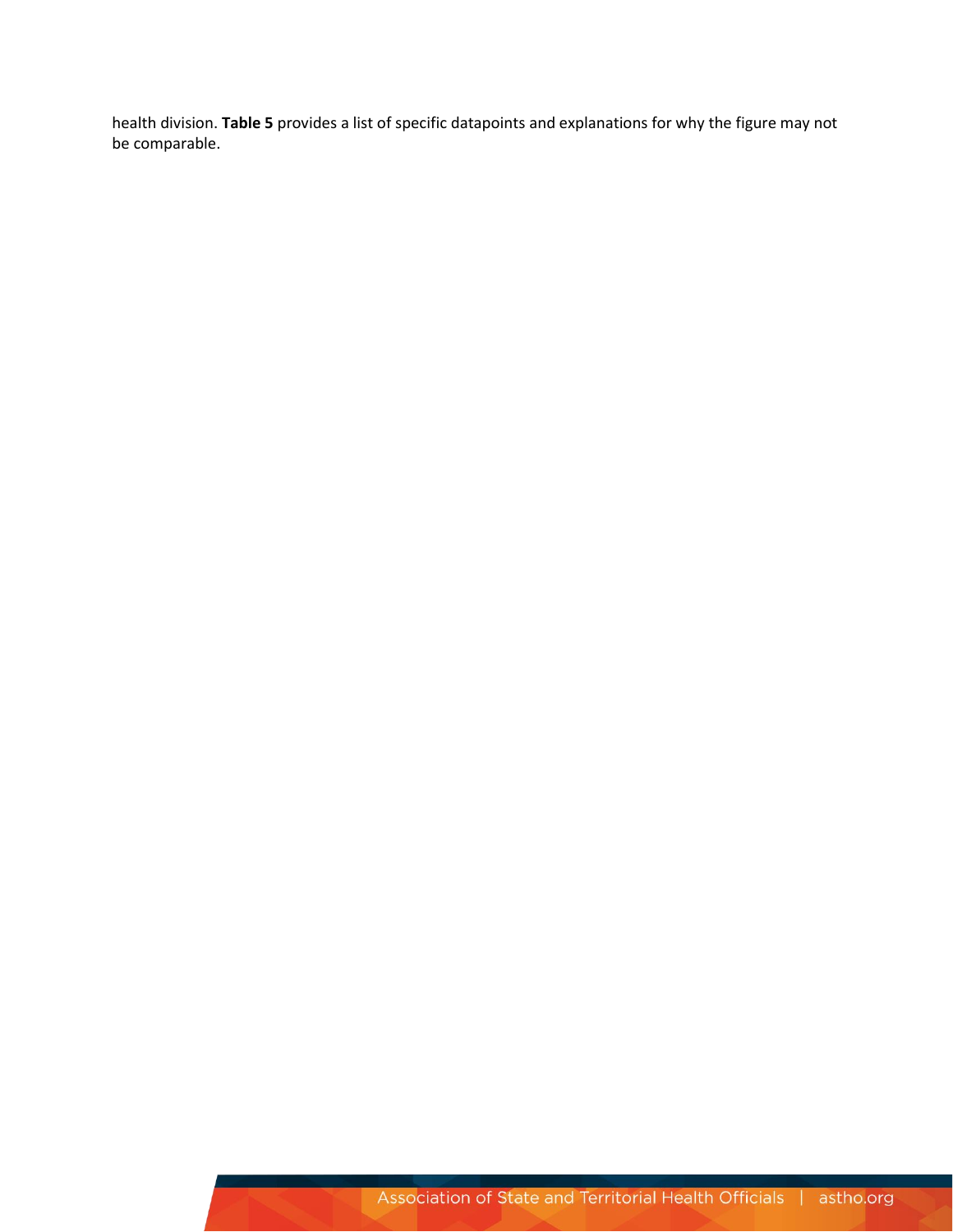

### *Table 5. Data Caveats and Explanations by Jurisdiction*

| <b>Dashboard</b> | <b>State</b> | Year | <b>Note</b>                                                                                                                                                                                                                                                    |
|------------------|--------------|------|----------------------------------------------------------------------------------------------------------------------------------------------------------------------------------------------------------------------------------------------------------------|
| <b>Workforce</b> | KS           | 2016 | Total FTEs data point was missing in the original data set. The value<br>is an estimation based off the agency's 2016 census data multiplied<br>by Kansas' 2019 per capita FTEs.                                                                               |
| <b>Workforce</b> | KS           | 2019 | Kansas' 2012-2016 workforce numbers represent the state's<br>division of public health, while 2019 likely represents figures for the<br>entire Department of Health and Human Services.                                                                        |
| Workforce        | <b>MD</b>    | 2019 | Maryland workforce numbers represent the state's entire<br>Department of Health, but expenditures only represent the public<br>health division of that agency.                                                                                                 |
| <b>Workforce</b> | <b>NJ</b>    | 2019 | New Jersey 2019 workforce numbers represent re-organizations<br>within the Department of Health, specifically for the Office of the<br>Chief Medical Examiner and Mental Health Services.                                                                      |
| Workforce        | <b>NV</b>    | 2012 | This data point was missing in the original data set. The value is an<br>estimation based off the agency's 2012 census data multiplied by<br>Nevada's 2019 per capita FTEs.                                                                                    |
| Workforce        | <b>SC</b>    | 2012 | This data point was missing in the original data set. The value is an<br>estimation based off the agency's 2012 census data multiplied by<br>South Carolina's 2019 per capita FTEs.                                                                            |
| Workforce        | <b>TX</b>    | 2019 | Between the 2016 and 2019 survey, the agency structure in Texas<br>changed, with the health agency moving out from under a larger<br>umbrella organization to become its own entity. FTE figures<br>represent only the workforce of the newly separate agency. |
| <b>Workforce</b> | <b>WY</b>    | 2012 | Wyoming's 2012 workforce numbers likely represent the state's<br>entire Department of Health, while data from 2016-2019 represent<br>only figures for the Public Health Division.                                                                              |
| <b>Finance</b>   | AZ           | 2014 | This figure includes expenditures for behavioral health services,<br>which was moved to another agency following FY16.                                                                                                                                         |
| <b>Finance</b>   | AZ           | 2015 | This figure includes expenditures for behavioral health services,<br>which was moved to another agency following FY16.                                                                                                                                         |
| <b>Finance</b>   | MI           | 2018 | This figure represents total expenditures from the newly merged<br>Department of Health and Human Services, which includes<br>behavioral health. The agency is not able to provide separate<br>figures for only the division of public health.                 |
| <b>Finance</b>   | <b>TN</b>    | 2018 | The only data available for 2018 are expenditures from federal<br>sources. As a result, total expenditures from all sources is lower in<br>2018 than for previous years.                                                                                       |
| <b>Finance</b>   | <b>TX</b>    | 2018 | Between the 2016 and 2019 survey, the agency structure in Texas<br>changed, with the health agency moving out from under a larger<br>umbrella organization to become its own entity.                                                                           |
| <b>Finance</b>   | VA           | 2018 | The only data available for 2018 are expenditures from federal<br>sources. As a result, total expenditures from all sources is lower in<br>2018 than for previous years.                                                                                       |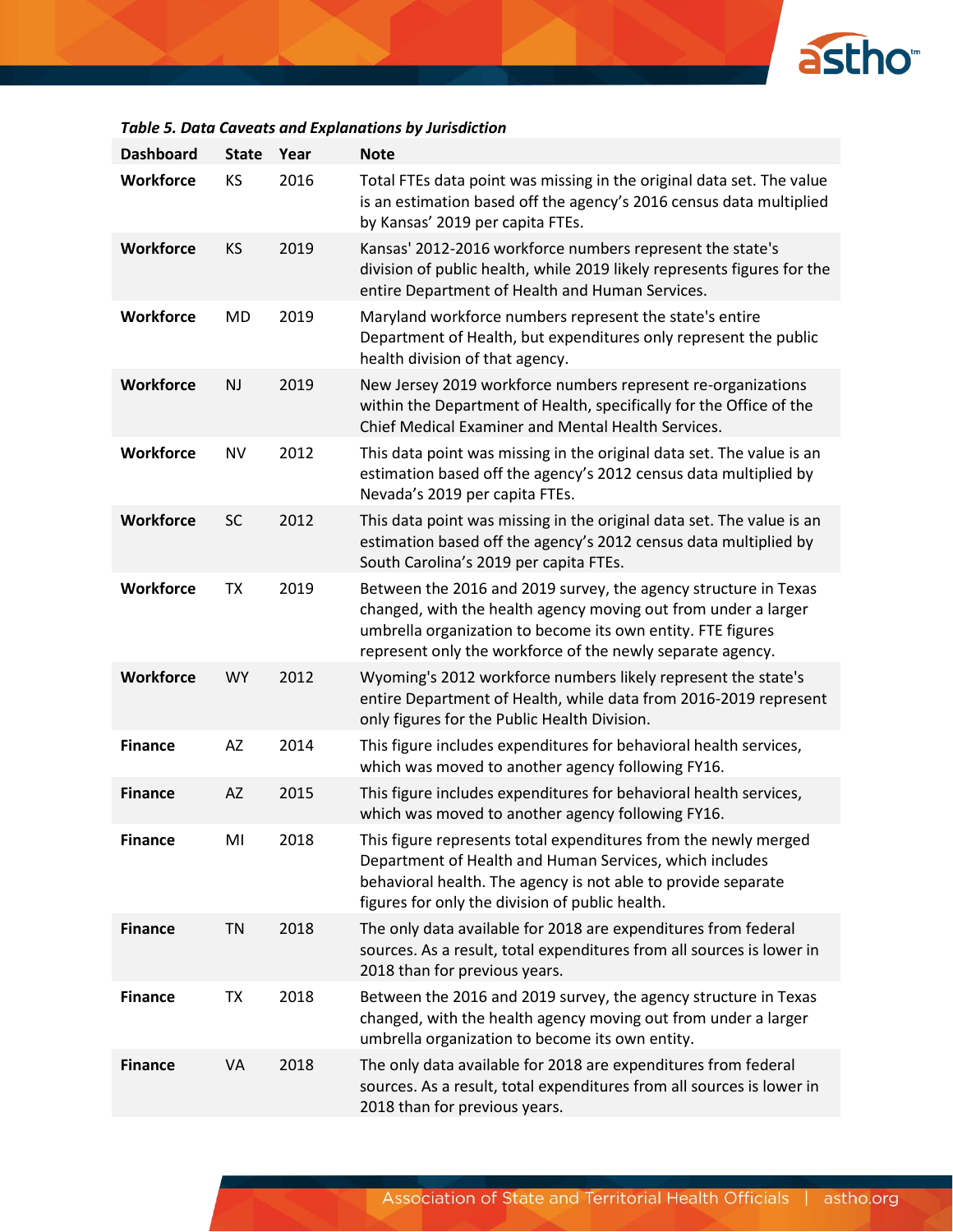| <b>Finance</b> | WY        | 2010 | While workforce data from 2012 represents the state's entire<br>Department of Health, the finance section only represents<br>expenditure data from the public health division of that agency. |
|----------------|-----------|------|-----------------------------------------------------------------------------------------------------------------------------------------------------------------------------------------------|
| <b>Finance</b> | <b>WY</b> | 2011 | While workforce data from 2012 represents the state's entire<br>Department of Health, the finance section only represents<br>expenditure data from the public health division of that agency. |



**RATION**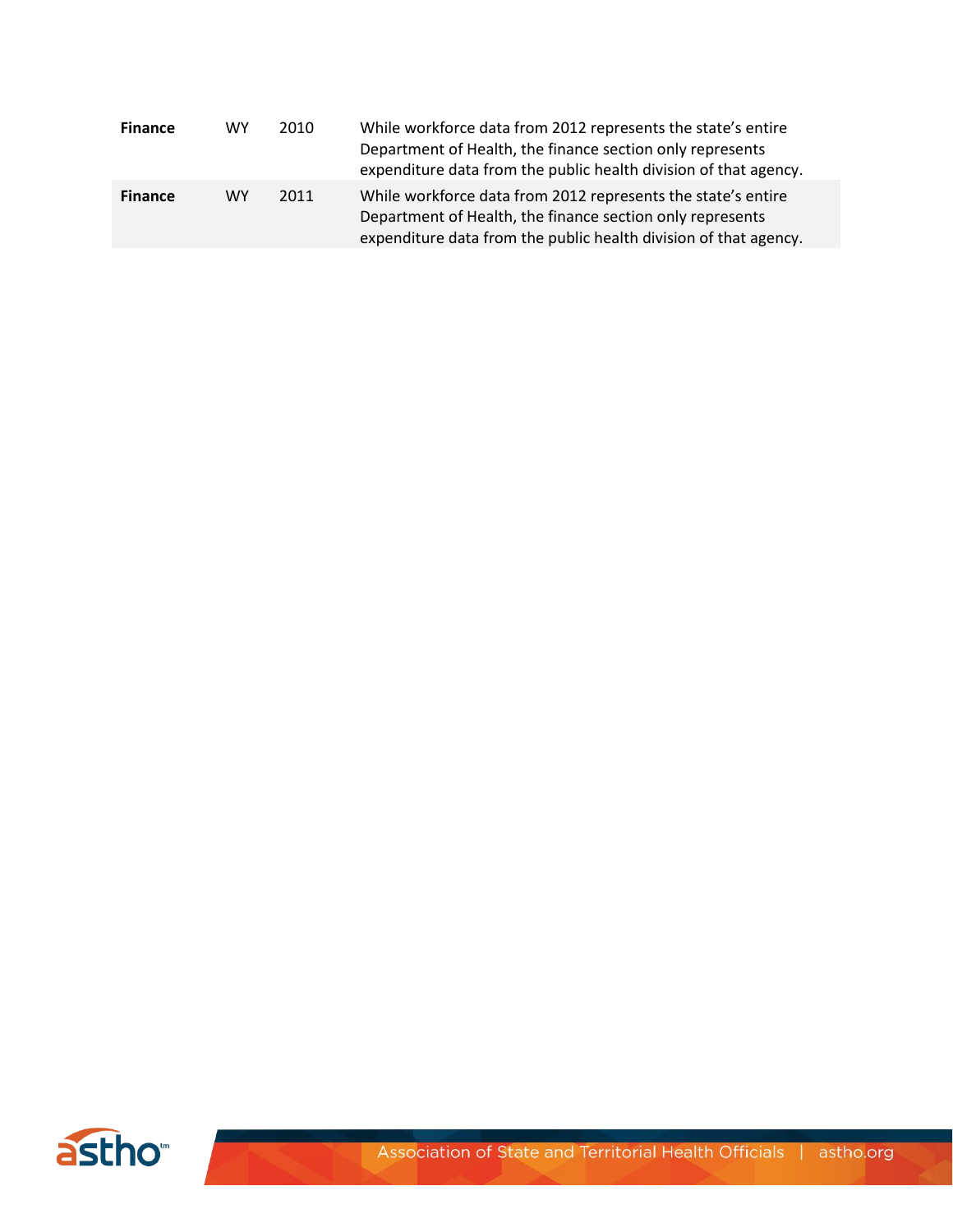# **Appendix A**

# **Appendix A. Secondary Data Sources**

#### **Short name for data source**: ASTHO Environmental Health Services Survey **Collected/published by**: ASTHO

**Brief description of how primary data are obtained**: 2019 survey of state/territorial environmental health directors. Answers for items in the Profile Survey appear as a "Yes" if the respondent answered Yes to any of the following on the EH Services Survey: Your section/division; A different section/division within your agency; County/local, state/territorial supported; contracted out by S/THA to third party. Because of the comprehensiveness of the EH Services Survey, there are often multiple activities that correspond to a single Profile item.

#### **Data Use Policy**: Public

## **Date of data collection**: January 2019

#### **Data fields:**

| Variable name | <b>Variable label</b>    | <b>Description of data</b>                        |
|---------------|--------------------------|---------------------------------------------------|
| AINSFSE01     | 2.10 Reg/Inspect/License | Activity under 2.10 Regulation, inspection and/or |
|               | - Food Service           | licensing activities-categorical data.            |
| AINSFPR01     | 2.10 Reg/Inspect/License | Activity under 2.10 Regulation, inspection and/or |
|               | - Food Processing        | licensing activities-categorical data.            |
| AINSMLK01     | 2.10 Reg/Inspect/License | Activity under 2.10 Regulation, inspection and/or |
|               | - Milk Processing        | licensing activities-categorical data.            |
| AINSSHE01     | 2.10 Reg/Inspect/License | Activity under 2.10 Regulation, inspection and/or |
|               | - Shellfish              | licensing activities-categorical data.            |
| AINSBCH01     | 2.10 Reg/Inspect/License | Activity under 2.10 Regulation, inspection and/or |
|               | - Beaches                | licensing activities-categorical data.            |
| AINSSWP01     | 2.10 Reg/Inspect/License | Activity under 2.10 Regulation, inspection and/or |
|               | - Public Pools           | licensing activities-categorical data.            |
| AINSPUW01     | 2.10 Reg/Inspect/License | Activity under 2.10 Regulation, inspection and/or |
|               | - Public Drinking H20    | licensing activities-categorical data.            |
| AINSPRW01     | 2.10 Reg/Inspect/License | Activity under 2.10 Regulation, inspection and/or |
|               | - Private Drinking H20   | licensing activities-categorical data.            |
| AINSHOM01     | 2.10 Reg/Inspect/License | Activity under 2.10 Regulation, inspection and/or |
|               | - Hotel/Motel            | licensing activities-categorical data.            |
| AINSLDI01     | 2.10 Reg/Inspect/License | Activity under 2.10 Regulation, inspection and/or |
|               | - Lead Inspect           | licensing activities-categorical data.            |
| AINSSEP01     | 2.10 Reg/Inspect/License | Activity under 2.10 Regulation, inspection and/or |
|               | - Septic Systems         | licensing activities-categorical data.            |
| AINSBPT01     | 2.10 Reg/Inspect/License | Activity under 2.10 Regulation, inspection and/or |
|               | - Body Pierce/Tattoo     | licensing activities-categorical data.            |
| AINSCOS01     | 2.10 Reg/Inspect/License | Activity under 2.10 Regulation, inspection and/or |
|               | - Cosmetology            | licensing activities-categorical data.            |
| AINSTAN01     | 2.10 Reg/Inspect/License | Activity under 2.10 Regulation, inspection and/or |
|               | - Tanning Salon          | licensing activities-categorical data.            |
| AINSBMW01     | 2.10 Reg/Inspect/License | Activity under 2.10 Regulation, inspection and/or |

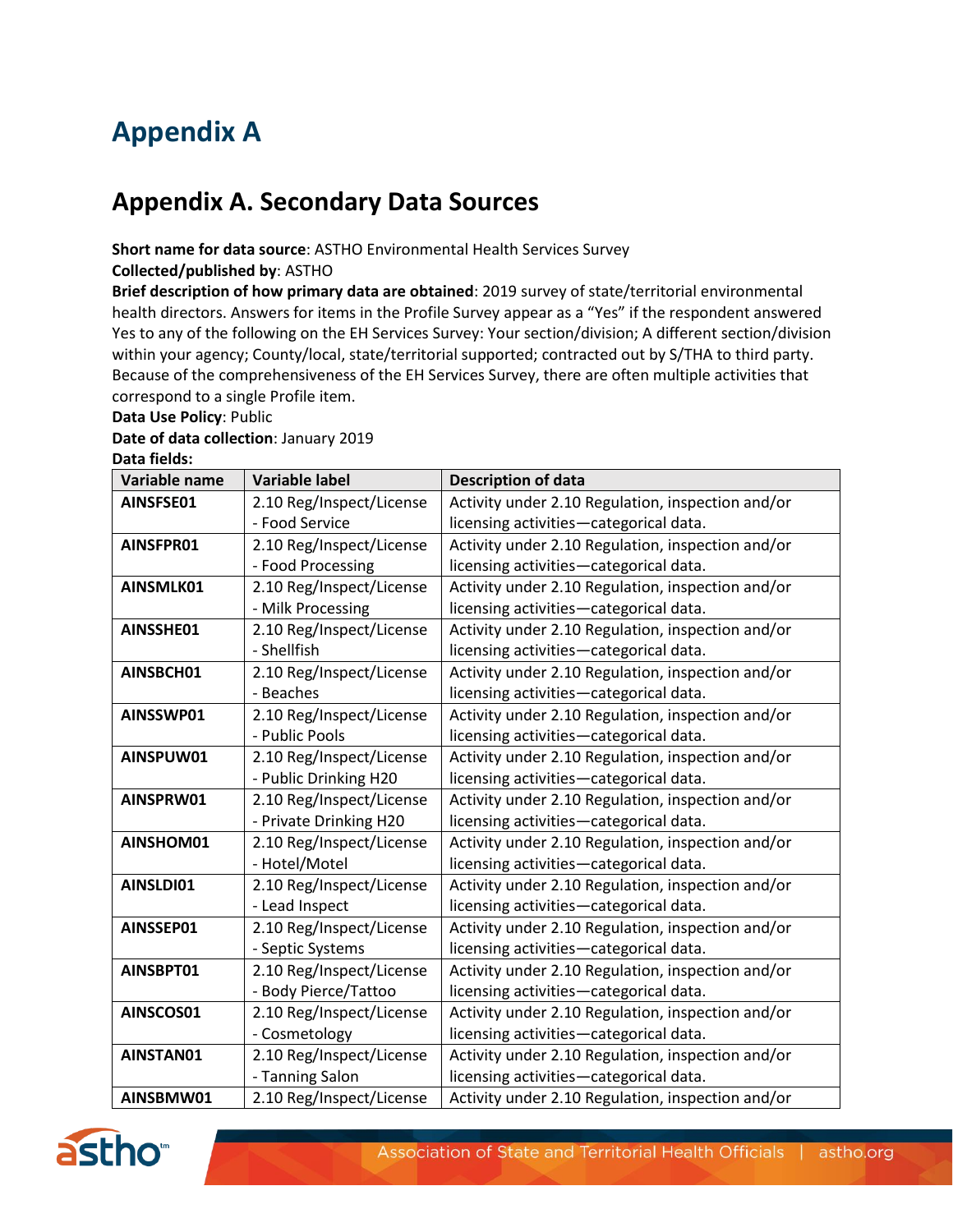|           | - Biomed Waste                | licensing activities-categorical data.                |
|-----------|-------------------------------|-------------------------------------------------------|
| AINSSWD01 | 2.10 Reg/Inspect/License      | Activity under 2.10 Regulation, inspection and/or     |
|           | - Solid Waste Disposal        | licensing activities-categorical data.                |
|           | Site                          |                                                       |
| AINSSWH01 | 2.10 Reg/Inspect/License      | Activity under 2.10 Regulation, inspection and/or     |
|           | - Solid Waste Haulers         | licensing activities-categorical data.                |
| AINSOCC01 | 2.10 Reg/Inspect/License      | Activity under 2.10 Regulation, inspection and/or     |
|           | - Occupational Health         | licensing activities-categorical data.                |
| AINSSMK01 | 2.10 Reg/Inspect/License      | Activity under 2.10 Regulation, inspection and/or     |
|           | - Smoke-free Ordinances       | licensing activities-categorical data.                |
| AOEHCUP01 | 2.11 Other EH - Collecting    | Activity under 2.11 Other environmental health        |
|           | <b>Unused Pharmact</b>        | activities-categorical data.                          |
| AOEHFSE01 | 2.11 Other EH - Food          | Activity under 2.11 Other environmental health        |
|           | Safety Train/Ed               | activities-categorical data.                          |
| AOEHGWP01 | 2.11 Other EH -               | Activity under 2.11 Other environmental health        |
|           | <b>Groundwater Protection</b> | activities-categorical data.                          |
| AOEHHZM01 | 2.11 Other EH - Hazmat        | Activity under 2.11 Other environmental health        |
|           | Response                      | activities-categorical data.                          |
| AOEHIAQ01 | 2.11 Other EH - Indoor        | Activity under 2.11 Other environmental health        |
|           | Air Qual                      | activities-categorical data.                          |
| AOEHOAQ01 | 2.11 Other EH - Outdoor       | Activity under 2.11 Other environmental health        |
|           | Air Qual                      | activities-categorical data.                          |
| AOEHPSC01 | 2.11 Other EH - Poison        | Activity under 2.11 Other environmental health        |
|           | Control                       | activities-categorical data.                          |
| AOEHPRW01 | 2.11 Other EH - Private       | Activity under 2.11 Other environmental health        |
|           | H20 Supply Safety             | activities-categorical data.                          |
| AOEHPUW01 | 2.11 Other EH - Public        | Activity under 2.11 Other environmental health        |
|           | H20 Supply Safety             | activities-categorical data.                          |
| AOEHRDT01 | 2.11 Other EH - Radiation     | Activity under 2.11 Other environmental health        |
|           | Control                       | activities-categorical data.                          |
| AOEHRDN01 | 2.11 Other EH - Radon         | Activity under 2.11 Other environmental health        |
|           | Control                       | activities-categorical data.                          |
| AOEHSWP01 | 2.11 Other EH - Surface       | Activity under 2.11 Other environmental health        |
|           | H20 Protection                | activities-categorical data.                          |
| AOEHVEC01 | 2.11 Other EH - Vector        | Activity under 2.11 Other environmental health        |
|           | Control                       | activities-categorical data.                          |
| AOPHOCC01 | 2.12 Other PH Act -           | Activity under 2.12 Other public health activities-   |
|           | Occupational                  | categorical data.                                     |
|           | Safety/Health                 |                                                       |
| AOPHVET01 | 2.12 Other PH Act - Vet       | Activity under 2.12 Other public health activities-   |
|           | <b>PH Activities</b>          | categorical data.                                     |
| AOEHEPI01 | 2.13                          | Activity under 2.13 Data collection, epidemiology and |
|           | Data/Epi/Surveillance -       | surveillance activities-categorical data.             |
|           | Environmental                 |                                                       |
|           | Epidemiology                  |                                                       |
| ALABBIO01 | 2.14 Lab Services -           | Activity under 2.14 State laboratory services-        |
|           | <b>Bioterror Agent Test</b>   | categorical data.                                     |

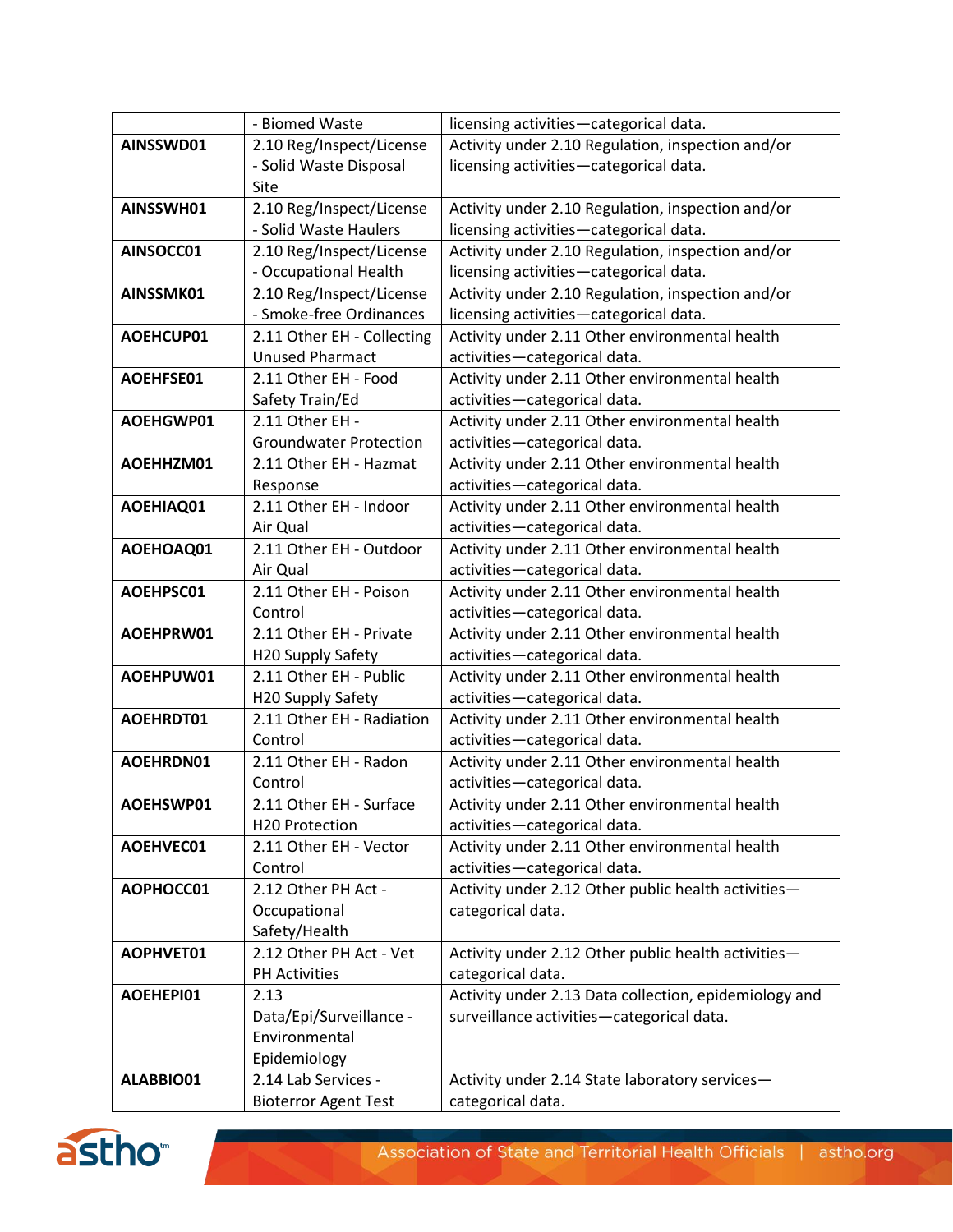| ALABBLL01 | 2.14 Lab Services -  | Activity under 2.14 State laboratory services- |
|-----------|----------------------|------------------------------------------------|
|           | Environmental Lead   | categorical data.                              |
|           | Screening            |                                                |
| ALABFDB01 | 2.14 Lab Services -  | Activity under 2.14 State laboratory services- |
|           | Foodborne III Test   | categorical data.                              |
| ALABBMN01 | 2.14 Lab Services -  | Activity under 2.14 State laboratory services- |
|           | Biomonitor           | categorical data.                              |
| ALABVBI01 | 2.14 Lab Services -  | Activity under 2.14 State laboratory services- |
|           | Vector-borne illness | categorical data.                              |
|           | testing              |                                                |

#### **-------------------------------------------------------------------------------------------------------------------------------**

**Short name for data source**: Agency websites **Collected/published by**: ASTHO Profile staff

**Brief description of how primary data are obtained**: Profile staff will obtain this information based on review of each health agency's web site. If the information cannot be obtained from the agency web site, Profile staff will contact the Sr. Deputy to obtain the information. The data will be reviewed annually at the time of Profile launch to ensure they are up-to-date. In addition, Profile staff will update the information as soon as possible if they become aware of a change in agency structure.

### **Data Use Policy**: Public

**Date of data collection**: At time of Profile Survey launch

#### **Data fields:**

| Variable name | Variable label          | <b>Description of data</b>                             |
|---------------|-------------------------|--------------------------------------------------------|
| GSTRPHA01     | <b>Agency Structure</b> | Independent or Part of Super Agency; categorical data. |
|               |                         |                                                        |

**-------------------------------------------------------------------------------------------------------------------------------**

**Short name for data source**: Health Insurance Exchange

**Collected/published by**: Kaiser FF

**Brief description of how primary data are obtained**: KFF provides a map and table of State Marketplace Types. Data was exported in table form.

**Reference for more information** (if available):

[https://www.kff.org/health-reform/state-indicator/state-health-insurance-marketplace](https://www.kff.org/health-reform/state-indicator/state-health-insurance-marketplace-types/?currentTimeframe=0&sortModel=%7B%22colId%22:%22Location%22,%22sort%22:%22asc%22%7D)[types/?currentTimeframe=0&sortModel=%7B%22colId%22:%22Location%22,%22sort%22:%22asc%22%](https://www.kff.org/health-reform/state-indicator/state-health-insurance-marketplace-types/?currentTimeframe=0&sortModel=%7B%22colId%22:%22Location%22,%22sort%22:%22asc%22%7D) [7D](https://www.kff.org/health-reform/state-indicator/state-health-insurance-marketplace-types/?currentTimeframe=0&sortModel=%7B%22colId%22:%22Location%22,%22sort%22:%22asc%22%7D) 

**Data Use Policy**: Public

**Date of data collection**: At time of Profile Survey launch

**Data fields:**

| Variable name | <b>Variable label</b>  | <b>Description of data</b>                            |
|---------------|------------------------|-------------------------------------------------------|
| AENGHIE01     | State Health Insurance | Describes the type of health insurance exchange       |
|               | Exchange               | available in each state; categorical data. The source |
|               |                        | only provides the state name, so we are unable to     |
|               |                        | determine whether the S/THA is specifically involved  |
|               |                        | in the insurance exchange                             |

**Notes on data cleaning**: 1=state-based marketplace, 2=state-partnership marketplace, 3=state-based marketplace-federal platform, 4=federally facilitated marketplace

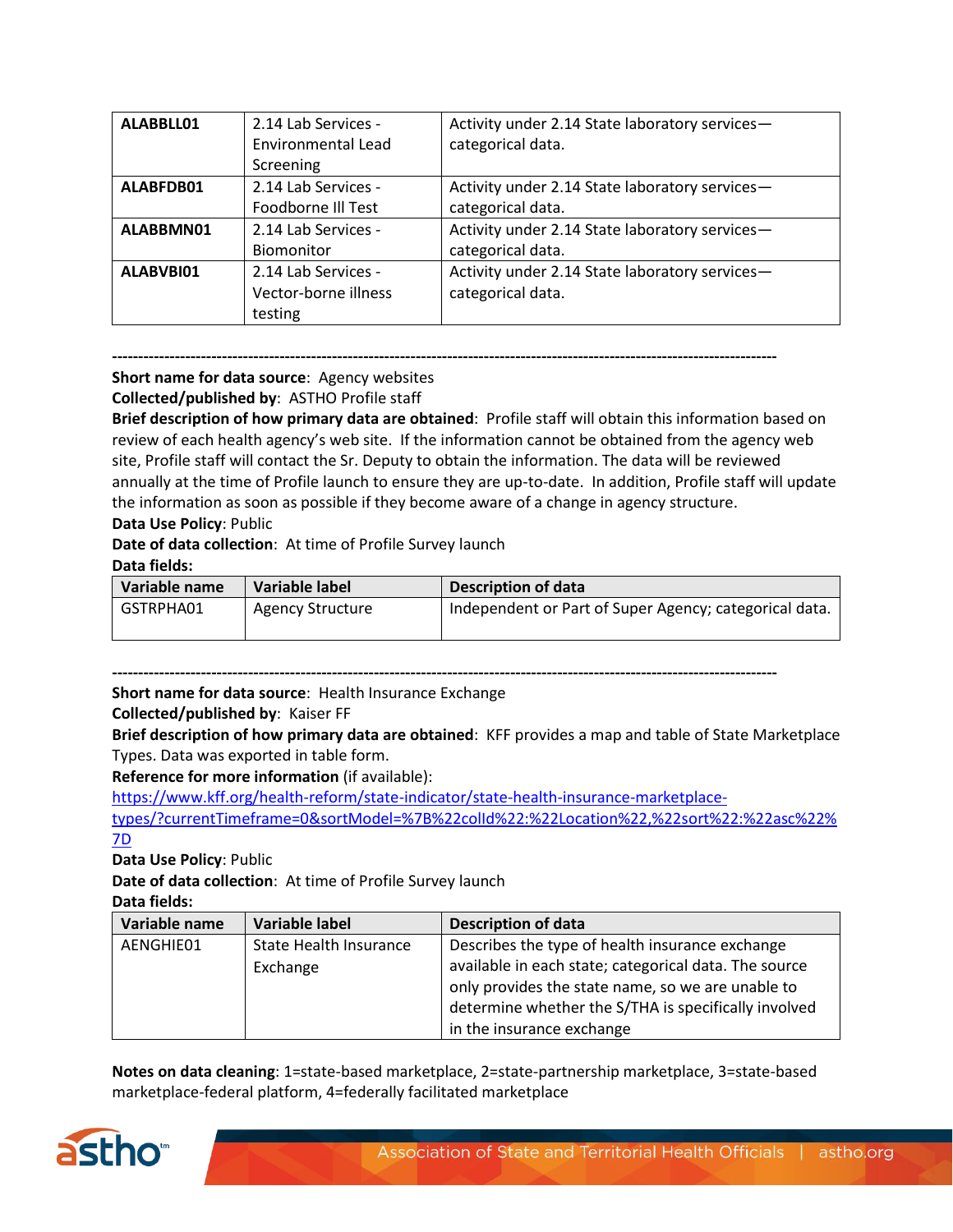**Notes on limitations of data**: Due to increased answer options, longitudinal data comparison may need to be reconsidered. Based on comparison with 2016 responses, data may need to be collapsed for longitudinal analysis so that an answer of 1, 2, or 3 = yes (1), and an answer of 4=no (0).

**-------------------------------------------------------------------------------------------------------------------------------**

**Short name for data source:** Public Health Workforce Interests and Needs Survey (PH WINS) salaries **Collected/published by:** de Beaumont Foundation

**Brief description of how primary data are obtained**: Questionnaires are sent to a statistical sample of state health agency staff in each state. Each staff member is asked to report their salary in \$10,000 ranges for annual salary or \$5 ranges for hourly wages.

Reference for more information (if available)[: https://www.debeaumont.org/phwins-findings/](https://www.debeaumont.org/phwins-findings/) **Data Use Policy**: Other

**Date of data collection**: 2017

**Data fields:**

| Variable name | <b>Variable label</b>         | <b>Description of data</b>                            |
|---------------|-------------------------------|-------------------------------------------------------|
| WOCCBFO02     | 4.3 Bus/Finance Staff -       | Minimum reported salary for business and financial    |
|               | Annual Salary Range -         | operations staff; numeric data.                       |
|               | Min                           |                                                       |
| WOCCBFO03     | 4.3 Bus/Finance Staff -       | Maximum reported salary for business and financial    |
|               | Annual Salary Range -         | operations staff; numeric data.                       |
|               | Max                           |                                                       |
| WOCCPHM02     | 4.3 PH Manager -              | Minimum reported salary for executive leadership;     |
|               | Annual Salary Range -         | numeric data.                                         |
|               | Min                           |                                                       |
| WOCCPHM03     | 4.3 PH Manager -              | Maximum reported salary for executive leadership;     |
|               | Annual Salary Range -         | numeric data.                                         |
|               | Max                           |                                                       |
| WOCCADM02     | 4.3 Admin/Clerical Staff      | Minimum reported salary for office and administrative |
|               | - Annual Salary Range -       | support; numeric data.                                |
|               | Min                           |                                                       |
| WOCCADM03     | 4.3 Admin/Clerical Staff      | Maximum reported salary for office and                |
|               | - Annual Salary Range -       | administrative support; numeric data.                 |
| WOCCQIS02     | Max<br>4.3 Quality            | Minimum reported salary for quality improvement       |
|               | <b>Improvement Specialist</b> | specialist; numeric data.                             |
|               | - Annual Salary Range -       |                                                       |
|               | Min                           |                                                       |
| WOCCQIS03     | 4.3 Quality                   | Maximum reported salary for quality improvement       |
|               | <b>Improvement Specialist</b> | specialist; numeric data.                             |
|               | - Annual Salary Range -       |                                                       |
|               | Max                           |                                                       |
| WOCCPIS02     | 4.3 PH Info Specialist -      | Minimum reported salary for public information        |
|               | Annual Salary Range -         | specialist; numeric data.                             |
|               | Min                           |                                                       |
| WOCCPIS03     | 4.3 PH Info Specialist -      | Maximum reported salary for public information        |
|               | Annual Salary Range -         | specialist; numeric data.                             |

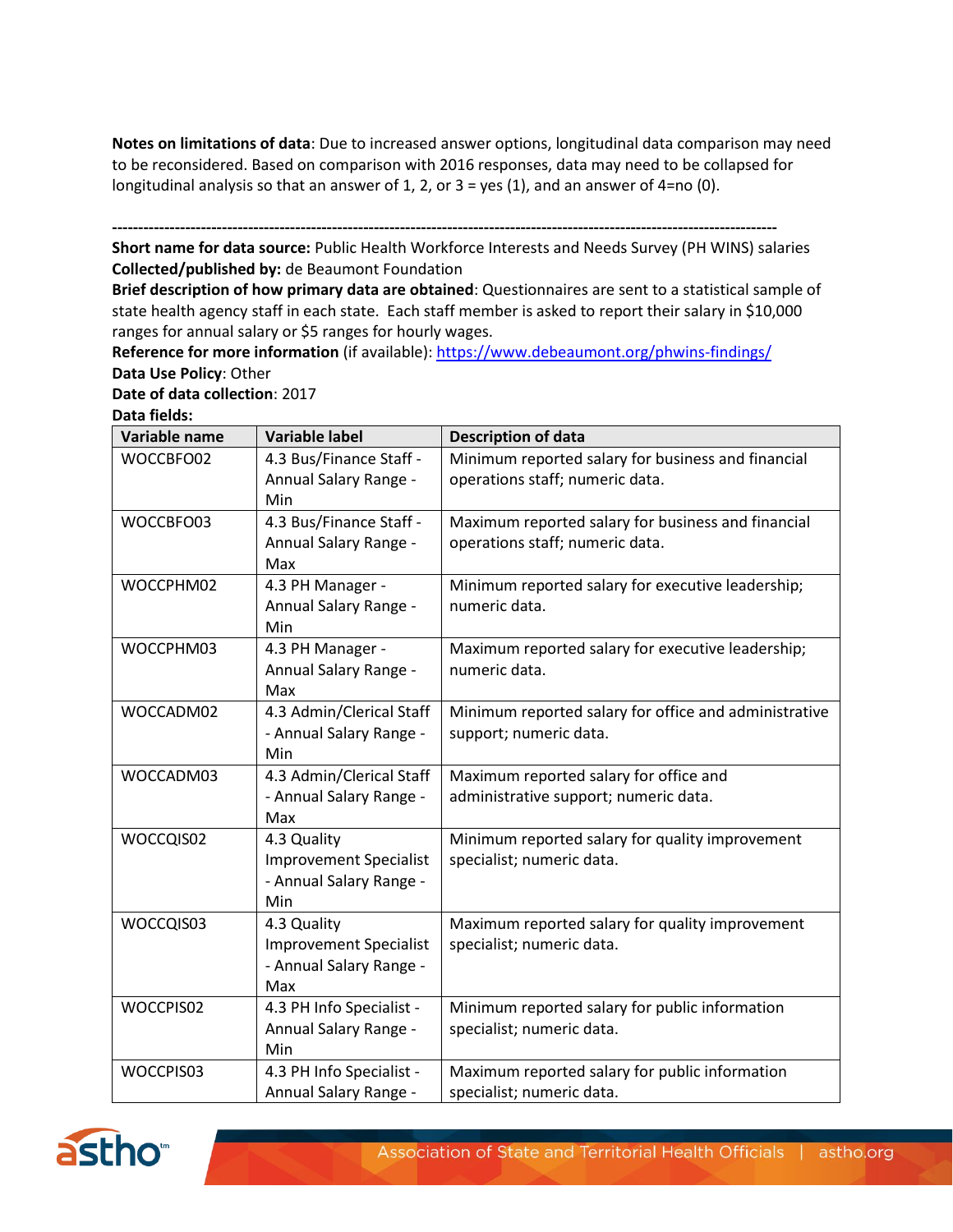|           | Max                      |                                                       |
|-----------|--------------------------|-------------------------------------------------------|
| WOCCPHP02 | 4.3 PH Physician -       | Minimum reported salary for public health physician;  |
|           | Annual Salary Range -    | numeric data.                                         |
|           | Min                      |                                                       |
| WOCCPHP03 | 4.3 PH Physician -       | Maximum reported salary for public health physician;  |
|           | Annual Salary Range -    | numeric data.                                         |
|           | Max                      |                                                       |
| WOCCPAS02 | 4.3 Physician Assistants | Minimum reported salary for physician assistant;      |
|           | - Annual Salary Range -  | numeric data.                                         |
|           | Min                      |                                                       |
| WOCCPAS03 | 4.3 Physician Assistants | Maximum reported salary for physician assistant;      |
|           | - Annual Salary Range -  | numeric data.                                         |
|           | Max                      |                                                       |
| WOCCNPR02 | 4.3 Nurse Practitioners  | Minimum reported salary for nurse practitioner;       |
|           | - Annual Salary Range -  | numeric data.                                         |
|           | Min                      |                                                       |
| WOCCNPR03 | 4.3 Nurse Practitioners  | Maximum reported salary for nurse practitioner;       |
|           | - Annual Salary Range -  | numeric data.                                         |
|           | Max                      |                                                       |
| WOCCPHN02 | 4.3 Public Health Nurse  | Minimum reported salary for public health nurse;      |
|           | - Annual Salary Range -  | numeric data.                                         |
|           | Min                      |                                                       |
| WOCCPHN03 | 4.3 Public Health Nurse  | Maximum reported salary for public health nurse;      |
|           | - Annual Salary Range -  | numeric data.                                         |
|           | Max                      |                                                       |
| WOCCOHP02 | 4.3 Oral Health Prof -   | Minimum reported salary for oral health professional; |
|           | Annual Salary Range -    | numeric data.                                         |
|           | Min                      |                                                       |
| WOCCOHP03 | 4.3 Oral Health Prof -   | Maximum reported salary for oral health professional; |
|           | Annual Salary Range -    | numeric data.                                         |
|           | Max                      |                                                       |
| WOCCSOC02 | 4.3 Beh Health Staff -   | Minimum reported salary for behavioral health staff;  |
|           | Annual Salary Range -    | numeric data.                                         |
|           | Min                      |                                                       |
| WOCCSOC03 | 4.3 Beh Health Staff -   | Maximum reported salary for behavioral health staff;  |
|           | Annual Salary Range -    | numeric data.                                         |
|           | Max                      |                                                       |
| WOCCLAB02 | 4.3 Lab Wrkr - Annual    | Minimum reported salary for laboratory worker;        |
|           | Salary Range - Min       | numeric data.                                         |
| WOCCLAB03 | 4.3 Lab Wrkr - Annual    | Maximum reported salary for laboratory worker;        |
|           | Salary Range - Max       | numeric data.                                         |
| WOCCEPI02 | 4.3 Epi/Stats - Annual   | Minimum reported salary for                           |
|           | Salary Range - Min       | epidemiologist/statistician; numeric data.            |
| WOCCEPI03 | 4.3 Epi/Stats - Annual   | Maximum reported salary for                           |
|           | Salary Range - Max       | epidemiologist/statistician; numeric data.            |
| WOCCPHI02 | 4.3 PH Informatic        | Minimum reported salary for public health informatics |
|           | Specialist - Annual      | specialist; numeric data.                             |

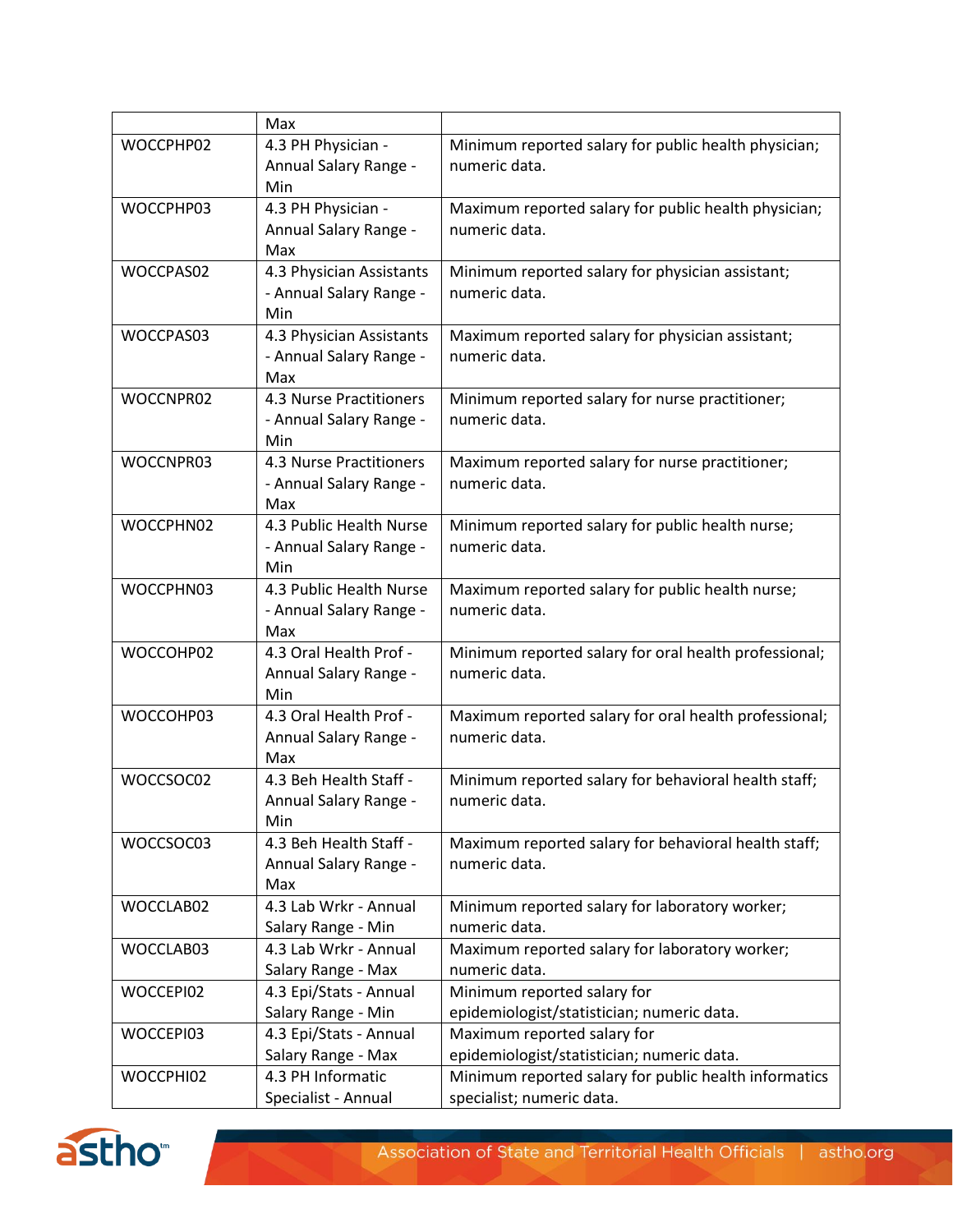|           | Salary Range - Min        |                                                       |
|-----------|---------------------------|-------------------------------------------------------|
| WOCCPHI03 | 4.3 PH Informatic         | Maximum reported salary for public health informatics |
|           | Specialist - Annual       | specialist; numeric data.                             |
|           | Salary Range - Max        |                                                       |
| WOCCENV02 | 4.3 Enviro Health Wrkr -  | Minimum reported salary for environmental health      |
|           | Annual Salary Range -     | worker; numeric data.                                 |
|           | Min                       |                                                       |
| WOCCENV03 | 4.3 Enviro Health Wrkr -  | Maximum reported salary for environmental health      |
|           | Annual Salary Range -     | worker; numeric data.                                 |
|           | Max                       |                                                       |
| WOCCHED02 | 4.3 Health Ed - Annual    | Minimum reported salary for health educator;          |
|           | Salary Range - Min        | numeric data.                                         |
| WOCCHED03 | 4.3 Health Ed - Annual    | Maximum reported salary for health educator;          |
|           | Salary Range - Max        | numeric data.                                         |
| WOCCNUT02 | 4.3 Nutritionist - Annual | Minimum reported salary for nutritionist; numeric     |
|           | Salary Range - Min        | data.                                                 |
| WOCCNUT03 | 4.3 Nutritionist - Annual | Maximum reported salary for nutritionist; numeric     |
|           | Salary Range - Max        | data.                                                 |
| WOCCPRP02 | 4.3 Preparedness Staff -  | Minimum reported salary for preparedness staff;       |
|           | Annual Salary Range -     | numeric data.                                         |
|           | Min                       |                                                       |
| WOCCPRP03 | 4.3 Preparedness Staff -  | Maximum reported salary for preparedness staff;       |
|           | Annual Salary Range -     | numeric data.                                         |
|           | Max                       |                                                       |

**-------------------------------------------------------------------------------------------------------------------------------**

**Short name for data source:** Public Health Workforce Interests and Needs Survey (PH WINS) demographics

**Collected/published by:** de Beaumont Foundation

**Brief description of how primary data are obtained**: Questionnaires are sent to a statistical sample of state health agency staff in each state. Staff at the de Beaumont Foundation clean and analyze these data. Some variables are obtained directly from PH WINS staff; Profile staff generate some variables based on PH WINS primary data.

**Reference for more information** (if available): https://www.debeaumont.org/phwins-findings/ **Data Use Policy**: Other

#### **Date of data collection**: 2017

**Data fields:**

| Variable name | Variable label          | Description of data                                 |
|---------------|-------------------------|-----------------------------------------------------|
| WPCTRAC01     | 4.4 Racial Breakdown of | Percent of employees of White race working at state |
|               | Staff - % White         | health agency; numeric data.                        |
| WPCTRAC02     | 4.4 Racial Breakdown of | Percent of employees of Black or African American   |
|               | Staff - % Black/African | race working at state health agency; numeric data.  |
|               | American                |                                                     |
| WPCTRAC03     | 4.4 Racial Breakdown of | Percent of employees of American Indian or Alaska   |
|               | Staff - % American      | Native race working at state health agency; numeric |
|               | Indian/Alaska Native    | data.                                               |
| WPCTRAC04     | 4.4 Racial Breakdown of | Percent of employees of Asian race working at state |

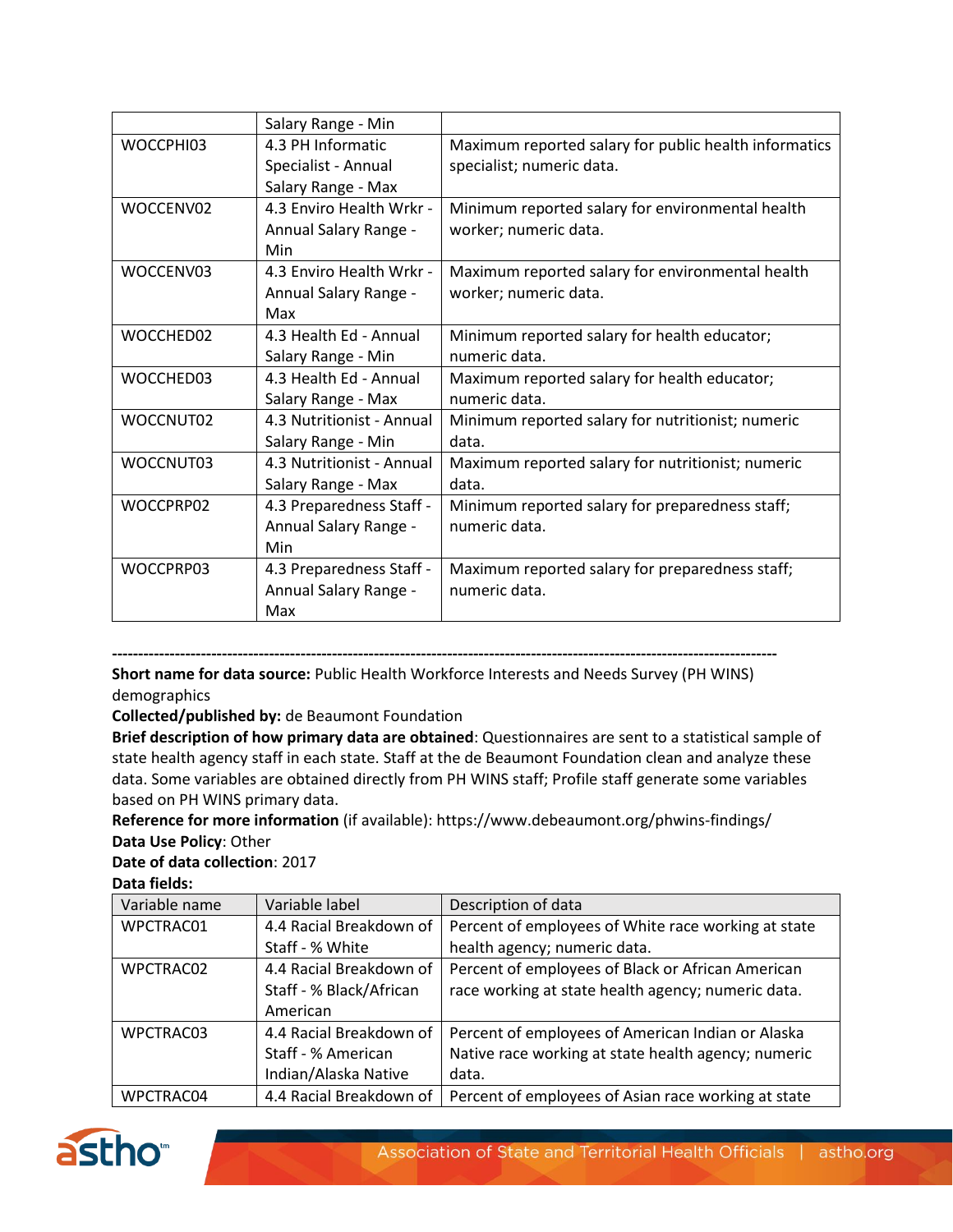|           | Staff - % Asian                     | health agency; numeric data.                          |
|-----------|-------------------------------------|-------------------------------------------------------|
| WPCTRAC05 | 4.4 Racial Breakdown of             | Percent of employees of Native Hawaiian or other      |
|           | Staff - % Native                    | Pacific Islander race working at state health agency; |
|           | Hawaiian/Other Pacific              | numeric data.                                         |
| WPCTRAC07 | Islander<br>4.4 Racial Breakdown of |                                                       |
|           | Staff - % 2 or More                 | Percent of employees of two or more races working at  |
|           | Races                               | state health agency; numeric data.                    |
| WPCTRAC08 | 4.4 Racial Breakdown of             | Percent of employees of which there is missing data   |
|           | Staff - % Missing Data              | on race working at state health agency; numeric data. |
|           | on Race                             |                                                       |
| WPCTETH01 | 4.5 Ethnic Breakdown                | Percent of employees of Hispanic or Latino ethnicity  |
|           | of Staff - %                        | working at state health agency; numeric data.         |
|           | Hispanic/Latino                     |                                                       |
| WPCTETH02 | 4.5 Ethnic Breakdown                | Percent of employees not of Hispanic or Latino        |
|           | of Staff - % Not                    | ethnicity working at state health agency; numeric     |
|           | Hispanic/Latino                     | data.                                                 |
| WPCTETH03 | 4.5 Ethnic Breakdown                | Percent of employees of which there is missing data   |
|           | of Staff - % Missing                | on Hispanic/Latino ethnicity working at state health  |
|           | Data on Ethnicity                   | agency; numeric data.                                 |
| WPCTGEN01 | 4.6 Gender Breakdown                | Percent of male employees working at state health     |
|           | of Staff - % Male                   | agency; numeric data.                                 |
| WPCTGEN02 | 4.6 Gender Breakdown                | Percent of female employees working at state health   |
|           | of Staff - % Female                 | agency; numeric data.                                 |
| WPCTGEN03 | 4.6 Gender Breakdown                | Percent of non-binary/other employees working at      |
|           | of Staff - % Non-                   | state health agency; numeric data.                    |
|           | binary/Other                        |                                                       |
| WPCTGEN04 | 4.6 Gender Breakdown                | Percent of employees of which there is missing data   |
|           | of Staff - % Missing                | on gender working at state health agency; numeric     |
|           | Data on Gender                      | data.                                                 |
| WAVGAGE01 | 4.7 Average Age of                  | Average age of current full-time state health agency  |
|           | Employees                           | employees; numeric data.                              |
| WAVGAGE02 | 4.7 Median Age of                   | Median age of current full-time state health agency   |
|           | Employees                           | employees; numeric data.                              |
| WAVGAGE03 | 4.7 Average # of Years              | Average number of years of service for current full-  |
|           | of Service                          | time state health agency employees; numeric data.     |
| WAGENEW01 | 4.8 Average Age of New              | Average age of new employees hired for fiscal year    |
|           | Employees in FY 2017                | 2017; numeric data.                                   |

**-------------------------------------------------------------------------------------------------------------------------------**

**Short name for data source:** Public Health Accreditation Board (PHAB) **Collected/published by:** PHAB

**Brief description of how primary data are obtained**: Data is collected through PHAB's accreditation process.

**Reference for more information** (if available)[: https://phaboard.org/who-is-accredited/](https://phaboard.org/who-is-accredited/) **Data Use Policy**: Public

**Date of data collection**: Retrieved by ASTHO October 2019

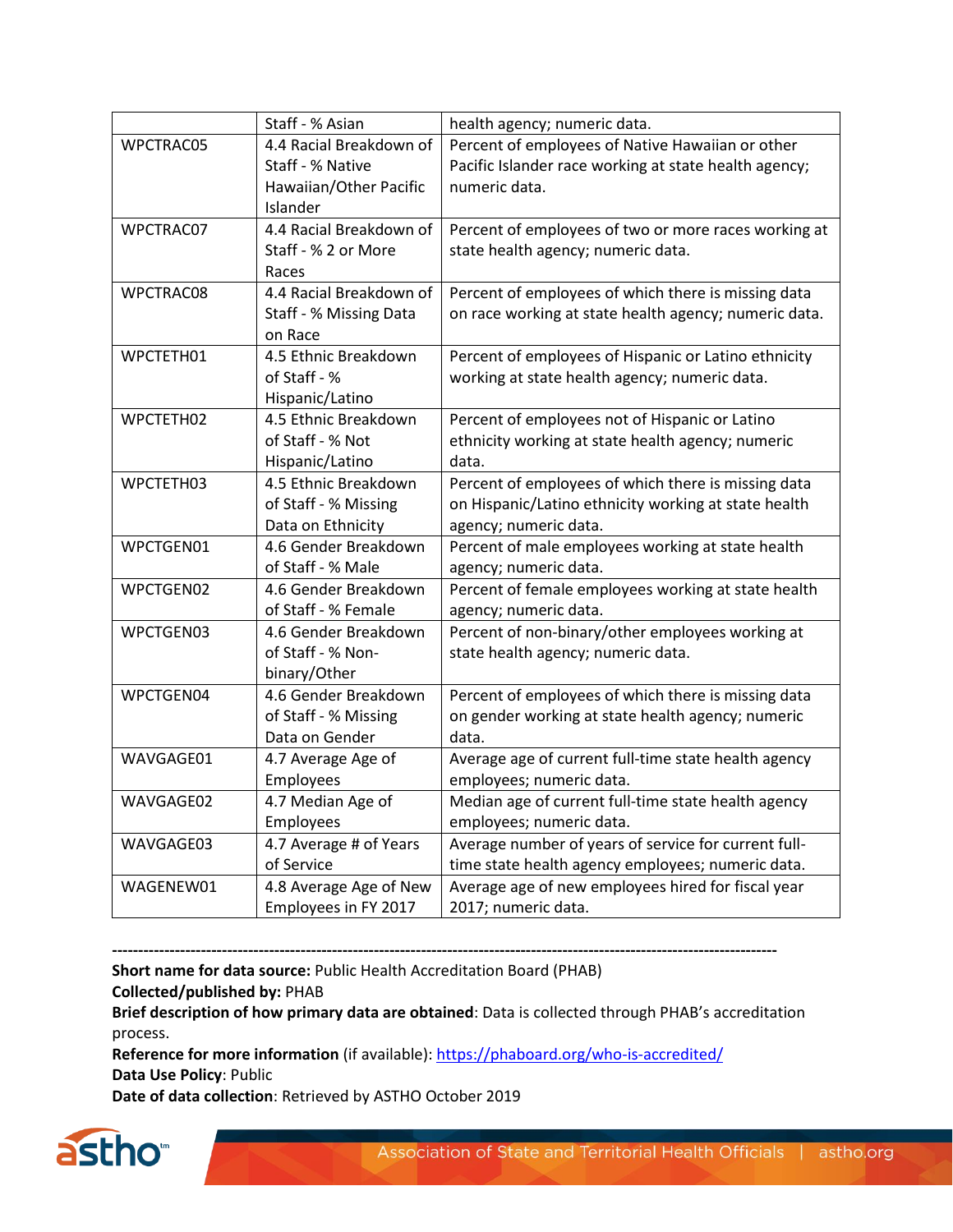#### **Data fields:**

| Variable name | Variable label       | Description of data                     |
|---------------|----------------------|-----------------------------------------|
| QSHAACC01     | 6.1 PH Accreditation | Accreditation status; categorical data. |
|               | Board Program        |                                         |

**-------------------------------------------------------------------------------------------------------------------------------**

**Short name for data source**: Surveillance: Behavioral risk factors

#### **Collected/published by**: CDC

**Brief description of how primary data are obtained**: CDC provides a list of all S/THA BRFSS coordinators, as well as their offices.

**Reference for more information**: [https://www.cdc.gov/brfss/state\\_info/coordinators.htm](https://www.cdc.gov/brfss/state_info/coordinators.htm) **Data Use Policy**: Public

**Date of data collection**: Retrieved by ASTHO October 2019

#### **Data fields:**

| Variable name | Variable label                 | <b>Description of data</b>                             |
|---------------|--------------------------------|--------------------------------------------------------|
| ADATBRF01     | 2.13                           | Activity under 2.13 Data collection, epidemiology, and |
|               | Data/Epi/Surveillance -        | surveillance activities—categorical data.              |
|               | <b>Behavioral Risk Factors</b> |                                                        |

**-------------------------------------------------------------------------------------------------------------------------------**

**Short name for data source**: Surveillance: Cancer incidence

#### **Collected/published by**: CDC

**Brief description of how primary data are obtained**: CDC provides a list of S/T program contacts for those who receive funding through CDC's National Program of Cancer Registries. SEER provides a separate list of contacts, some of whom don't receive CDC funding. Together these two sources should provide a complete list. Primary data will be obtained by visiting each S/T link to confirm the location of the office.

**Reference for more information**: [https://nccd.cdc.gov/dcpc\\_Programs/index.aspx#/3](https://nccd.cdc.gov/dcpc_Programs/index.aspx#/3) ; <https://seer.cancer.gov/registries/list.html>

#### **Data Use Policy**: Public

**Date of data collection**: Retrieved by ASTHO October 2019

#### **Data fields:**

| Variable name | Variable label          | <b>Description of data</b>                             |
|---------------|-------------------------|--------------------------------------------------------|
| ADATCAI01     | 2.13                    | Activity under 2.13 Data collection, epidemiology, and |
|               | Data/Epi/Surveillance - | surveillance activities-categorical data.              |
|               | Cancer Incidence        |                                                        |

**-------------------------------------------------------------------------------------------------------------------------------**

**Short name for data source**: Surveillance: Vital stats

#### **Collected/published by**: CDC

**Brief description of how primary data are obtained**: CDC provides a list of all S/T contacts for those requesting vital records. Primary data will be obtained by visiting each S/T link to confirm the location of the vital stats office.

**Reference for more information**:<https://www.cdc.gov/nchs/w2w/index.htm>

**Data Use Policy**: Public

**Date of data collection**: Retrieved by ASTHO October 2019 **Data fields:**

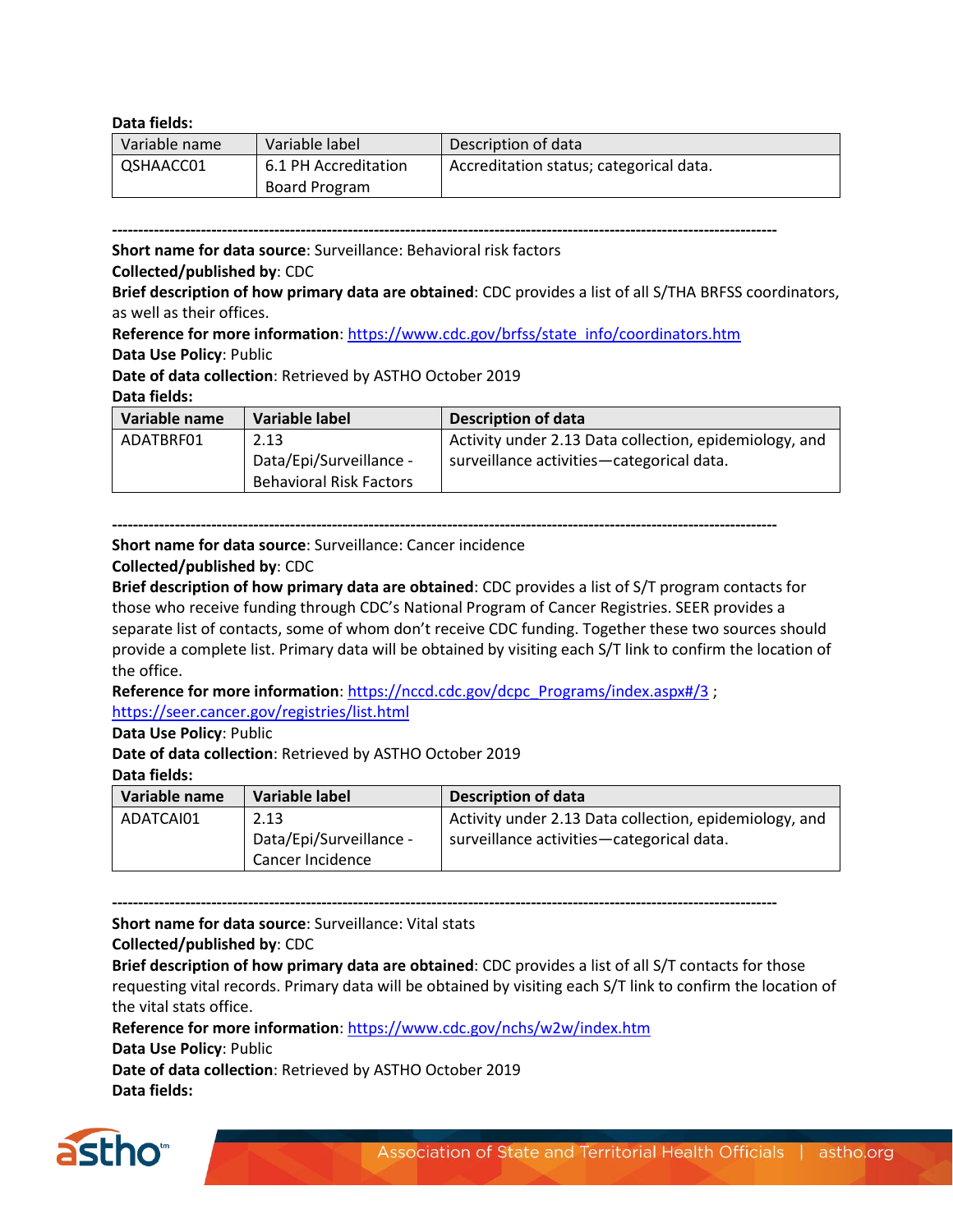| Variable name | Variable label          | <b>Description of data</b>                             |
|---------------|-------------------------|--------------------------------------------------------|
| ADATVTS01     | 2.13                    | Activity under 2.13 Data collection, epidemiology, and |
|               | Data/Epi/Surveillance - | surveillance activities-categorical data.              |
|               | Vital Statistics        |                                                        |

**------------------------------------------------------------------------------------------------------------------------------- Short name for data source**: U.S. Census State Populations

**Collected/published by**: U.S. Census Bureau

**Brief description of how primary data are obtained**: Data is collected through the U.S. Census and ASTHO uses tertiles to classify data into categories of small, medium, and large state populations. **Reference for more information**: https://www.census.gov/data/tables/time-

series/demo/popest/2010s-state-total.html

**Data Use Policy**: Public

**Date of data collection**: Retrieved by ASTHO October 2019

#### **Data fields:**

| Variable name | Variable label                       | <b>Description of data</b>                                                  |
|---------------|--------------------------------------|-----------------------------------------------------------------------------|
| POP2018       | <b>State Population 2018</b>         | State population estimates - numeric data.                                  |
| NPOP2018      | States Grouped by Size<br>(Tertiles) | State population estimated categorized into tertiles -<br>categorical data. |

**------------------------------------------------------------------------------------------------------------------------------**

**Short name for data source**: World Bank Territorial Populations

**Collected/published by**: The World Bank

**Brief description of how primary data are obtained**: Total population is based on the de facto definition of population, which counts all residents regardless of legal status or citizenship. The values shown are midyear estimates.

**Reference for more information**:<https://data.worldbank.org/indicator/SP.POP.TOTL>

**Data Use Policy**: Public

**Date of data collection**: Retrieved by ASTHO October 2019

#### **Data fields:**

| Variable name | Variable label         | Description of data                                  |
|---------------|------------------------|------------------------------------------------------|
| POP2018       | 2018 Population        | Population estimates - numeric data.                 |
| NPOP2018      | Territories Grouped by | Population estimated and categorized into tertiles - |
|               | Size (Tertiles)        | categorical data.                                    |

**-------------------------------------------------------------------------------------------------------------------------------**

**Short name for data source**: U.S. HHS Regions

**Collected/published by**: U.S. Department of Health and Human Services

**Brief description of how primary data are obtained**: The U.S. Department of Health and Human Services determines the 10 Regional Offices within The Office of Intergovernmental and External Affairs that directly serve state and local organizations. ASTHO collapses the 10 regions into 5 categories for easier comparison.

**Reference for more information**[: https://www.hhs.gov/about/agencies](https://www.hhs.gov/about/agencies%20/iea/regional-offices/index.html) /iea/regional-offices/index.html **Data Use Policy**: Public

**Date of data collection**: Retrieved by ASTHO October 2019

**Data fields:**

| Variable name | Variable label | Description of data |
|---------------|----------------|---------------------|
|               |                |                     |